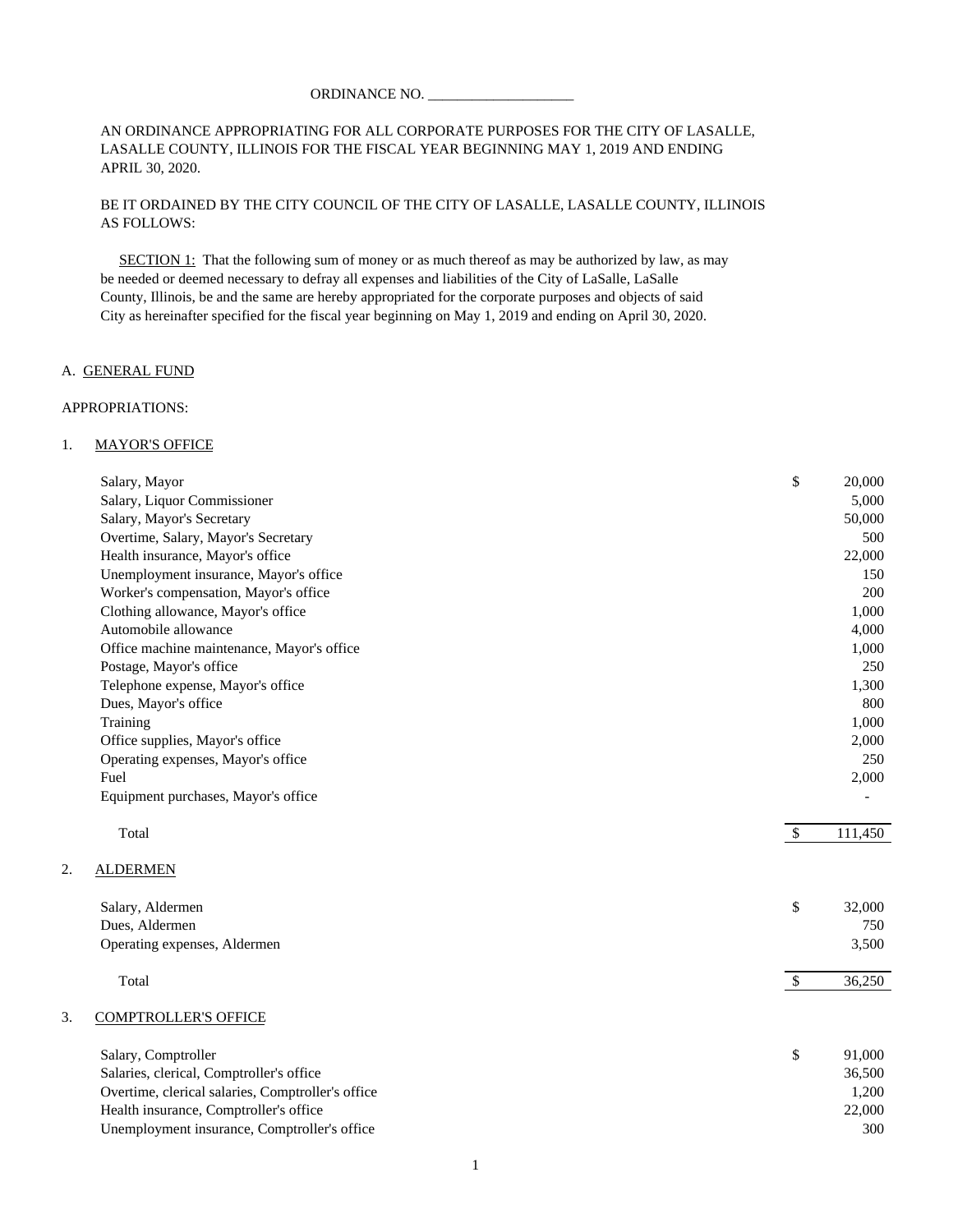|    | Worker's compensation, Comptroller's office<br>Uniform allowance, Comptroller        |                           | 200<br>1,000   |
|----|--------------------------------------------------------------------------------------|---------------------------|----------------|
|    | Maintenance service equipment, Comptroller's office<br>Postage, Comptroller's office |                           | 5,000<br>1,200 |
|    | Telephone, Comptroller's office                                                      |                           |                |
|    | Dues, Comptroller's office                                                           |                           | 300            |
|    | Training                                                                             |                           | 3,000          |
|    | Office supplies, Comptroller's office                                                |                           | 7,500          |
|    | Operating expenses, Comptroller's office                                             |                           | 250            |
|    | Equipment purchase, Comptroller's office                                             |                           | 5,000          |
|    |                                                                                      |                           |                |
|    | Total                                                                                | $\boldsymbol{\mathsf{S}}$ | 174,450        |
|    |                                                                                      |                           |                |
| 4. | <b>CITY CLERK'S OFFICE</b>                                                           |                           |                |
|    | Salary, City Clerk                                                                   | $\mathbb{S}$              | 22,000         |
|    | Assistant salary, City Clerk                                                         |                           | 300            |
|    | Worker's compensation, City Clerk                                                    |                           | 200            |
|    | Uniform allowance, City Clerk                                                        |                           | 500            |
|    | Maintenance service equipment, City Clerk                                            |                           | 1,000          |
|    | Postage, City Clerk                                                                  |                           | 600            |
|    | Telephone, City Clerk                                                                |                           |                |
|    | Publishing, City Clerk                                                               |                           | 10,000         |
|    | Codification, City Clerk                                                             |                           | 3,500          |
|    | Dues, City Clerk                                                                     |                           | 150            |
|    | Office supplies, City Clerk<br>Equipment purchases, City Clerk                       |                           | 2,000          |
|    |                                                                                      |                           |                |
|    | Total                                                                                | $\mathcal{S}$             | 40,250         |
| 5. | <b>TREASURER'S OFFICE</b>                                                            |                           |                |
|    | Salary, City Treasurer                                                               | \$                        | 4,000          |
|    | Dues, City Treasurer                                                                 |                           | 75             |
|    |                                                                                      |                           |                |
|    | Total                                                                                | $\boldsymbol{\mathsf{S}}$ | 4,075          |
| 6. | <b>CITY ATTORNEY</b>                                                                 |                           |                |
|    | Retainer, City Attorney                                                              | \$                        | 15,000         |
|    | Legal services, City Attorney                                                        |                           | 140,000        |
|    | Legal services, Ordinance Court                                                      |                           | 3,000          |
|    | Salaries, Ordinance Court                                                            |                           | 1,500          |
|    | Total                                                                                | $\mathcal{S}$             | 159,500        |
| 7. | <b>ECONOMIC DEVELOPER</b>                                                            |                           |                |
|    |                                                                                      | \$                        | 53,000         |
|    | Salaries, Economic Developer<br>Health insurance, Economic Developer                 |                           | 15,000         |
|    | Unemployment insurance, Economic Developer                                           |                           | 100            |
|    | Automobile allowance, Economic Developer                                             |                           | 1,440          |
|    | Uniform allowance, Economic Developer                                                |                           | 500            |
|    | Maintenance service - equipment, Economic Developer                                  |                           | 500            |
|    | Postage, Economic Developer                                                          |                           | 100            |
|    | Other professional services Economic Developer                                       |                           | 15,500         |
|    | Telephone, Economic Developer                                                        |                           | 1,000          |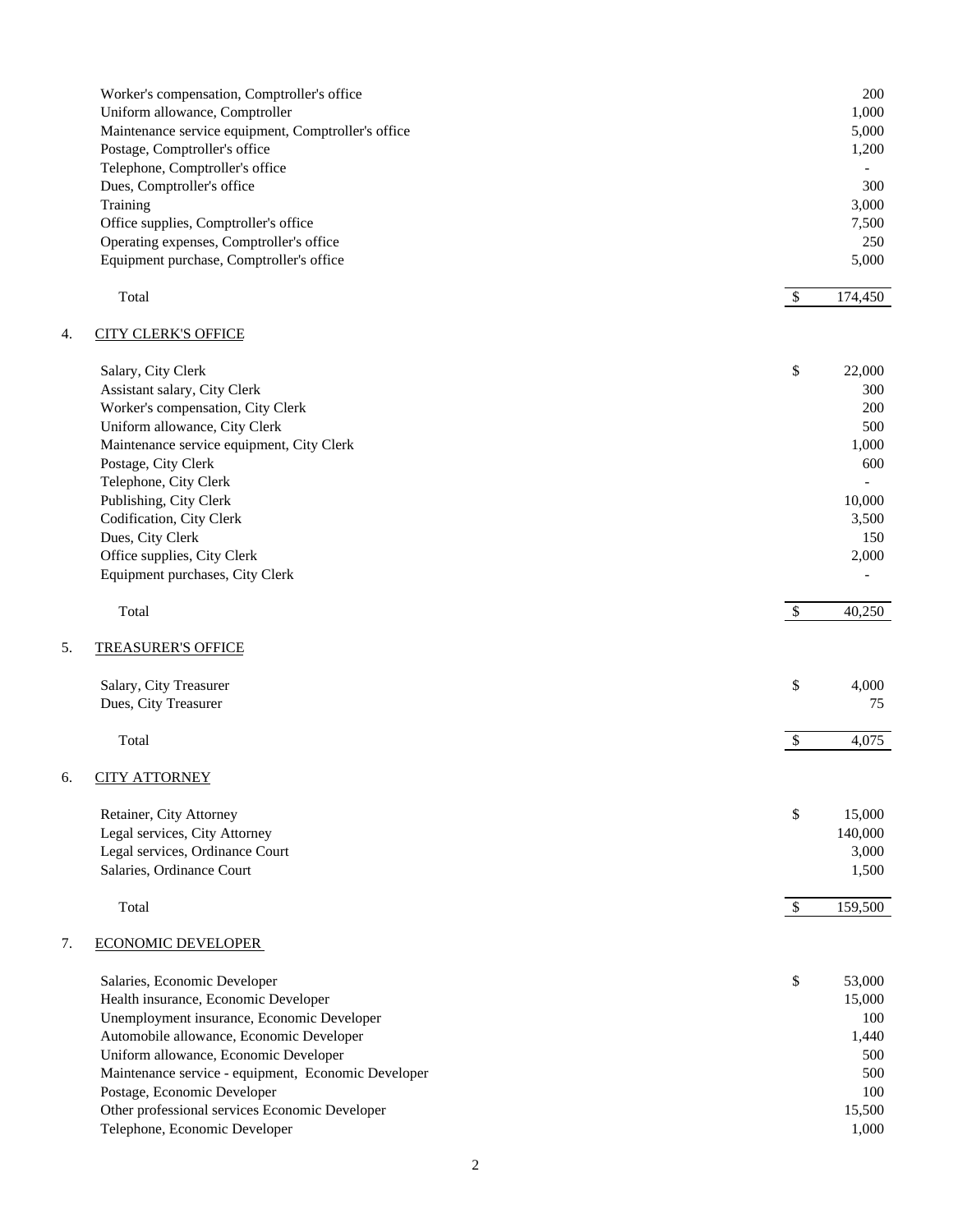| Training, Economic Development           | 1.000 |
|------------------------------------------|-------|
| Operating expenses, Economic Development | 1.800 |
| Dues, Economic Developer                 | 1.000 |
| Office supplies, Economic Developer      | 1.000 |
| Grant writing fees, Economic Development | 3.000 |

| $\mathbf{r}$<br>Total | -<br>۰D | $\sim$<br>Q/II<br>ч<br>・ ナ し |
|-----------------------|---------|------------------------------|
|                       |         |                              |

# 8. PUBLIC SAFETY - POLICE

| Salary, police chief                     | \$<br>115,000              |
|------------------------------------------|----------------------------|
| Salaries, police lieutenants             | 89,000                     |
| Salaries, police sergeants               | 375,000                    |
| Salaries, police patrolmen               | 1,000,000                  |
| Salaries, police dispatchers             | 52,000                     |
| Overtime salaries, police lieutenants    | 9,000                      |
| Overtime salaries, police sergeants      | 15,000                     |
| Overtime salaries, patrolmen             | 60,000                     |
| Overtime salaries, police dispatchers    | 1,000                      |
| Health insurance, police                 | 410,000                    |
| Unemployment insurance, police           | 3,100                      |
| Workmen's compensation insurance, police | 95,000                     |
| Pension benefits, police                 | 1,270,000                  |
| Uniform allowance, police                | 30,000                     |
| Maintenance - equipment, police          | 15,000                     |
| Maintenance - code red, police           | 5,000                      |
| Maintenance - vehicles, police           | 20,000                     |
| Maintenance - radios, police             | 5,000                      |
| Other professional services, police      | 90,000                     |
| Postage, police                          | 1,200                      |
| Telephone, police                        | 4,000                      |
| Leased circuits, police                  | 12,000                     |
| Printing, police                         | 2,000                      |
| Dues, police                             | 1,200                      |
| Training, police                         | 10,000                     |
| Testing, police                          | 2,000                      |
| Liability insurance, police              | 50,000                     |
| Office supplies, police                  | 2,000                      |
| Drug traffic prevention, police          | 50,000                     |
| Operating expenses, police               | 5,000                      |
| Range expense, police                    | 1,000                      |
| Fuel, police                             | 48,000                     |
| Equipment purchase, police               | 15,000                     |
| Vehicle purchase, police                 | 80,000                     |
| Transfer to shared LPO Services, police  |                            |
| Total                                    | $\mathcal{S}$<br>3,942,500 |
|                                          |                            |

# 9. PUBLIC SAFETY - FIRE

| Salaries, fire chief and assistant chief | 2.500   |
|------------------------------------------|---------|
| Salaries, fire truck chauffeurs          | 275,000 |
| Salaries, volunteer firemen              | 200,000 |
| Overtime salaries, fire truck chauffeurs | 20,000  |
| Health insurance, fire.                  | 65,000  |
| Unemployment insurance, fire             | 3.000   |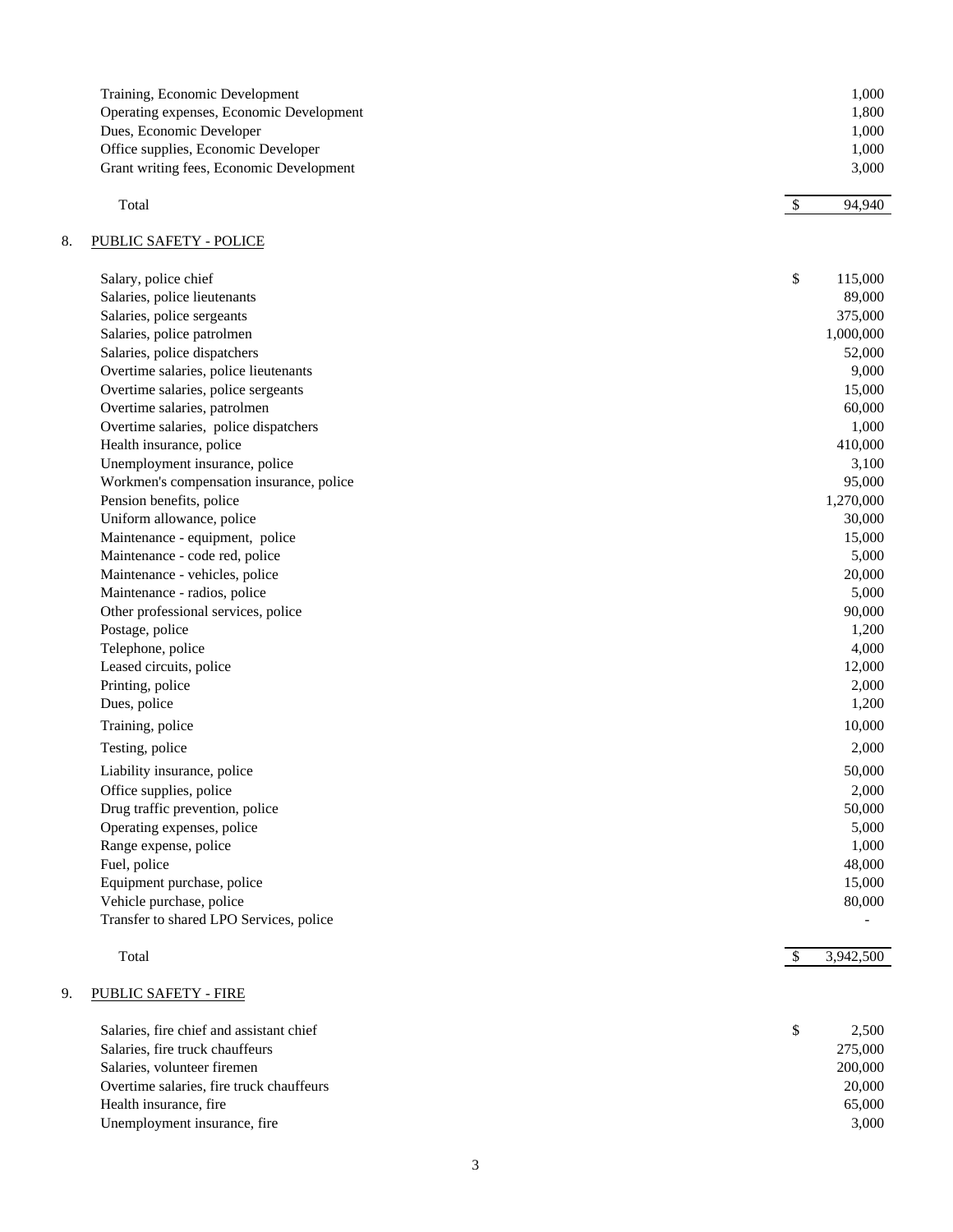|     | Worker's compensation, fire                                 |               | 45,000    |
|-----|-------------------------------------------------------------|---------------|-----------|
|     | Pension benefits, fire                                      |               | 206,000   |
|     | Uniform allowance, fire                                     |               | 3,000     |
|     | Maintenance - building, fire                                |               | 10,000    |
|     | Maintenance - equipment, fire                               |               | 5,000     |
|     | ESDA expenses, fire                                         |               | 3,500     |
|     | Maintenance - fire equipment, fire                          |               | 2,000     |
|     | Maintenance - vehicles, fire                                |               | 28,000    |
|     | Maintenance - radios, fire                                  |               | 20,000    |
|     | Medical - exams, fire                                       |               | 1,000     |
|     | Other professional services, fire                           |               | 90,000    |
|     | Postage, fire                                               |               | 200       |
|     | Telephone, fire                                             |               | 5,500     |
|     | Dues, fire                                                  |               | 1,250     |
|     | Training, fire                                              |               | 4,000     |
|     | Utilities, fire station                                     |               | 4,000     |
|     | Liability insurance, fire                                   |               | 30,000    |
|     | Office supplies, fire                                       |               | 1,500     |
|     | Operating expenses, fire                                    |               | 4,000     |
|     | Fuel, fire                                                  |               | 14,000    |
|     | Equipment purchase, fire                                    |               | 30,000    |
|     | Vehicle purchase, fire                                      |               | 53,000    |
|     | Capital outlay, fire station                                |               | 20,000    |
|     | Total                                                       | \$            | 1,146,450 |
| 10. | PUBLIC SAFETY - HEALTH/WELFARE                              |               |           |
|     | Welfare health services                                     | \$            | 11,462    |
|     | Total                                                       | $\frac{1}{2}$ | 11,462    |
| 11. | <b>PUBLIC WORKS - STREET</b>                                |               |           |
|     | Salaries - foreman, street department                       | \$            | 75,000    |
|     | Salaries - building and grounds, street department          |               |           |
|     | Salaries - mechanics, street department                     |               | 110,000   |
|     | Salaries - laborers, street department                      |               | 205,000   |
|     | Overtime salaries - foreman, street department              |               | 8,000     |
|     | Overtime salaries - building and grounds, street department |               |           |
|     | Overtime salaries - mechanics, street department            |               | 5,000     |
|     | Overtime salaries, - laborers, street department            |               | 15,000    |
|     | Health insurance, street department                         |               | 135,000   |
|     | Unemployment insurance, street department                   |               | 1,000     |
|     | Worker's compensation, street department                    |               | 30,000    |
|     | Uniform allowance, street department                        |               | 3,000     |
|     | Maintenance - building, street department                   |               | 30,000    |
|     | Maintenance - equipment, street department                  |               | 40,000    |
|     | Maintenance - vehicles, street department                   |               | 50,000    |
|     | Maintenance - streets, street department                    |               | 10,000    |
|     | Maintenance - sidewalks, street department                  |               | 245,000   |
|     | Maintenance - snow removal, street department               |               | 500       |
|     | Maintenance - sewer, street department                      |               | 500       |
|     | Traffic signals, street department                          |               | 6,000     |
|     | Traffic signals maintenance, street department              |               | 5,000     |
|     | Maintenance - weed treatment, street department             |               |           |
|     | Maintenance - demolition, street department                 |               | 100,000   |
|     |                                                             |               |           |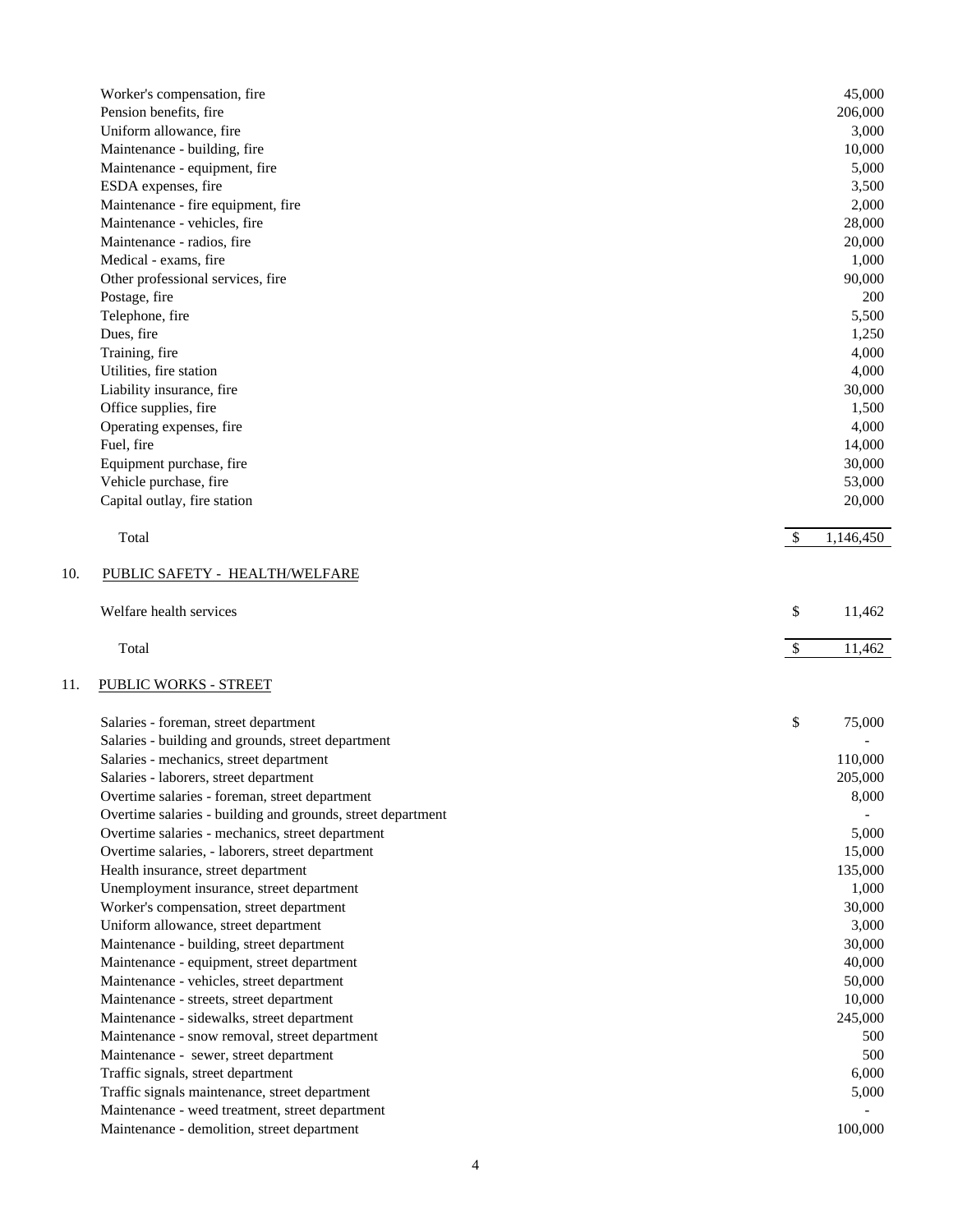| Telephone, street department                                            | 1,200   |
|-------------------------------------------------------------------------|---------|
| Utilities - garage, street department                                   | 10,000  |
| Street lighting, street department                                      | 110,000 |
| Liability insurance, street department                                  | 15,000  |
| Rentals, street department                                              | 2,500   |
| Other contractual services - tree/weed cut $\&$ trim, street department | 2,500   |
| Maintenance supplies - granular materials, street department            | 2,500   |
| Maintenance supplies - streets, street department                       | 35,000  |
| Street signs, street department                                         | 15,000  |
| Curbs, street department                                                | 7,500   |
| Manholes/catch basins, street department                                | 5,000   |
| Chemicals, street department                                            | 7,000   |
| Sewer maintenance supplies, street department                           |         |
| Blacktop - streets, street department                                   | 5,000   |
| Maintenance supplies - road salt, street department                     | 150,000 |
| Office supplies, street department                                      | 500     |
| Operating supplies, street department                                   | 10,000  |
| Small tools purchase, street department                                 | 3,000   |
| Fuel, street department                                                 | 38,000  |
| Equipment purchase, street department                                   |         |
| Vehicle purchase, street department                                     | 182,000 |

Total \$ 1,675,700

# 12. CITY ENGINEER

| Salary, City Engineer                           | \$<br>105,000            |
|-------------------------------------------------|--------------------------|
| Salary, Assistant Engineer                      | 8,000                    |
| Health insurance, City Engineer                 | 22,000                   |
| Unemployment insurance, City Engineer           | 250                      |
| Uniform allowance, City Engineer                | 500                      |
| Maintenance - equipment, City Engineer          | 1,000                    |
| Maintenance - vehicles, City Engineer           | 1,000                    |
| Engineering services, City Engineer             | 15,000                   |
| Postage, City Engineer                          | 250                      |
| Telephone, City Engineer                        |                          |
| Dues, City Engineer                             | 150                      |
| Training, City Engineer                         | 500                      |
| Subscriptions, City Engineer                    | 50                       |
| Maintenance supplies - equipment, City Engineer | $\overline{\phantom{a}}$ |
| Office supplies, City Engineer                  | 1,500                    |
| Operating expenses, City Engineer               | 250                      |
| Fuel, City Engineer                             | 1,000                    |
| Field supplies, City Engineer                   | 500                      |
| Equipment purchase, City Engineer               | 2,000                    |
|                                                 |                          |

#### Total \$ 158,950

# 13. PUBLIC WORKS - BUILDING/CITY HALL

| Maintenance - building, city hall         | \$<br>35,000 |
|-------------------------------------------|--------------|
| Maintenance - equipment, city hall        | 10.000       |
| Maintenance service - website, city hall  | 1,500        |
| Maintenance service - computer, city hall | 25,000       |
| Telephone, city hall                      | 2,000        |
| Utilities, city hall                      | 35,000       |
| Operating expenses, city hall             | 500          |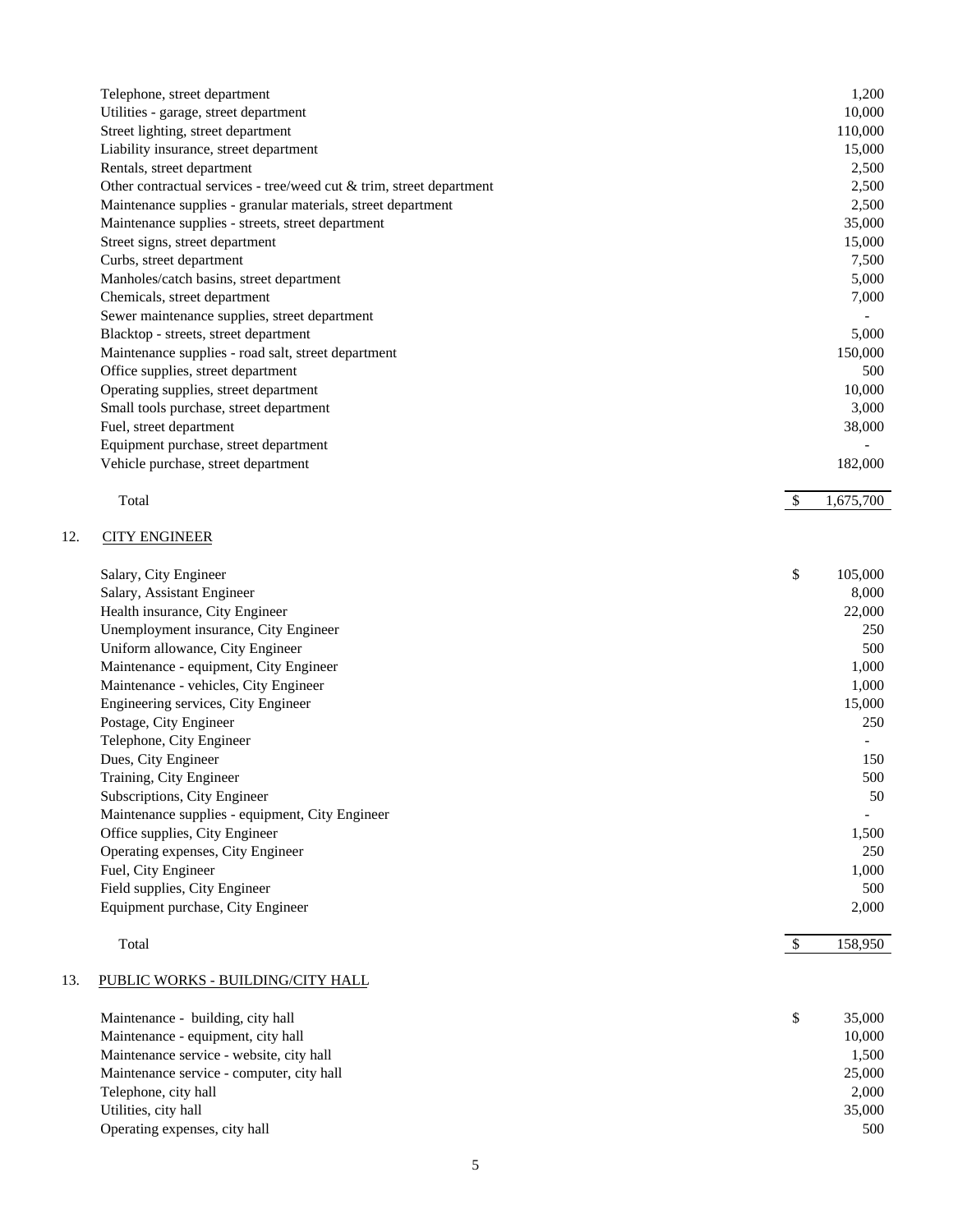|     | Janitorial supplies, city hall                                                                       |               | 2,000          |
|-----|------------------------------------------------------------------------------------------------------|---------------|----------------|
|     | Capital improvements/other, city hall                                                                |               |                |
|     | Total                                                                                                | $\mathcal{S}$ | 111,000        |
| 14. | <b>BUILDING INSPECTOR'S OFFICE</b>                                                                   |               |                |
|     | Salary, Rental Building Inspector                                                                    | \$            | 22,000         |
|     | Salary, Assistant Rental Building Inspector                                                          |               | 2,500          |
|     | Health insurance, Rental Building Inspector                                                          |               | 5,500          |
|     | Unemployment insurance, Rental Building Inspector                                                    |               | 100            |
|     | Uniform allowance, Rental Building Inspector                                                         |               |                |
|     | Maintenance - equipment, Rental Building Inspector                                                   |               | 750            |
|     | Maintenance - vehicles, Rental Building Inspector                                                    |               |                |
|     | Plumbing inspection fees, Rental Building Inspector<br>Inspections, other, Rental Building Inspector |               | 7,000<br>1,000 |
|     | Postage expense, Rental Building Inspector                                                           |               | 1,500          |
|     | Telephone expense, Rental Building Inspector                                                         |               |                |
|     | Printing, Rental Building Inspector                                                                  |               | 500            |
|     | Training, Rental Building Inspector                                                                  |               | 1,000          |
|     | Office supplies, Rental Building Inspector                                                           |               | 700            |
|     | Equipment purchase, Rental Building Inspector                                                        |               |                |
|     | Fuel, Rental Building Inspector                                                                      |               | 1,200          |
|     | Total                                                                                                | $\mathcal{S}$ | 43,750         |
| 15. | PUBLIC WORKS - SUPERINTENDENT                                                                        |               |                |
|     | Salary, superintendent, public works                                                                 | \$            | 91,000         |
|     | Health insurance, superintendent, public works                                                       |               | 22,000         |
|     | Unemployment insurance, superintendent, public works                                                 |               | 200            |
|     | Uniform allowance, superintendent, public works                                                      |               | 500            |
|     | Maintenance - equipment, superintendent, public works                                                |               | 700            |
|     | Maintenance - vehicles, superintendent, public works                                                 |               | 500            |
|     | Postage, superintendent, public works                                                                |               | 50             |
|     | Telephone, superintendent, public works                                                              |               | 1,000          |
|     | Dues, superintendent, public works                                                                   |               | 250<br>500     |
|     | Training, superintendent, public works<br>Subscriptions, superintendent, public works                |               | 150            |
|     | Maintenance supplies- equipment, superintendent, public works                                        |               | 1,500          |
|     | Office supplies, superintendent, public works                                                        |               | 500            |
|     | Operating expenses, superintendent, public works                                                     |               | 50             |
|     | Fuel, superintendent, public works                                                                   |               | 2,800          |
|     | Equipment purchases, superintendent, public works                                                    |               |                |
|     | Total                                                                                                | $\sqrt[6]{3}$ | 121,700        |
| 16. | <b>MISCELLANEOUS</b>                                                                                 |               |                |
|     | Worker's compensation, general government                                                            |               | 15,000         |
|     | Liability insurance, general government                                                              |               | 30,000         |
|     | Insurance - general, general government                                                              |               | 15,000         |
|     | Community relations - downtown, projects                                                             |               | 130,000        |
|     | Community relations - Comprehensive plan grant                                                       |               |                |
|     | Community development - Publishing, promotional                                                      |               | 35,000         |
|     | Community development - Community relations, promotional                                             |               | 85,000         |
|     | Community development - Celebrate LaSalle                                                            |               | 1,000          |
|     |                                                                                                      |               |                |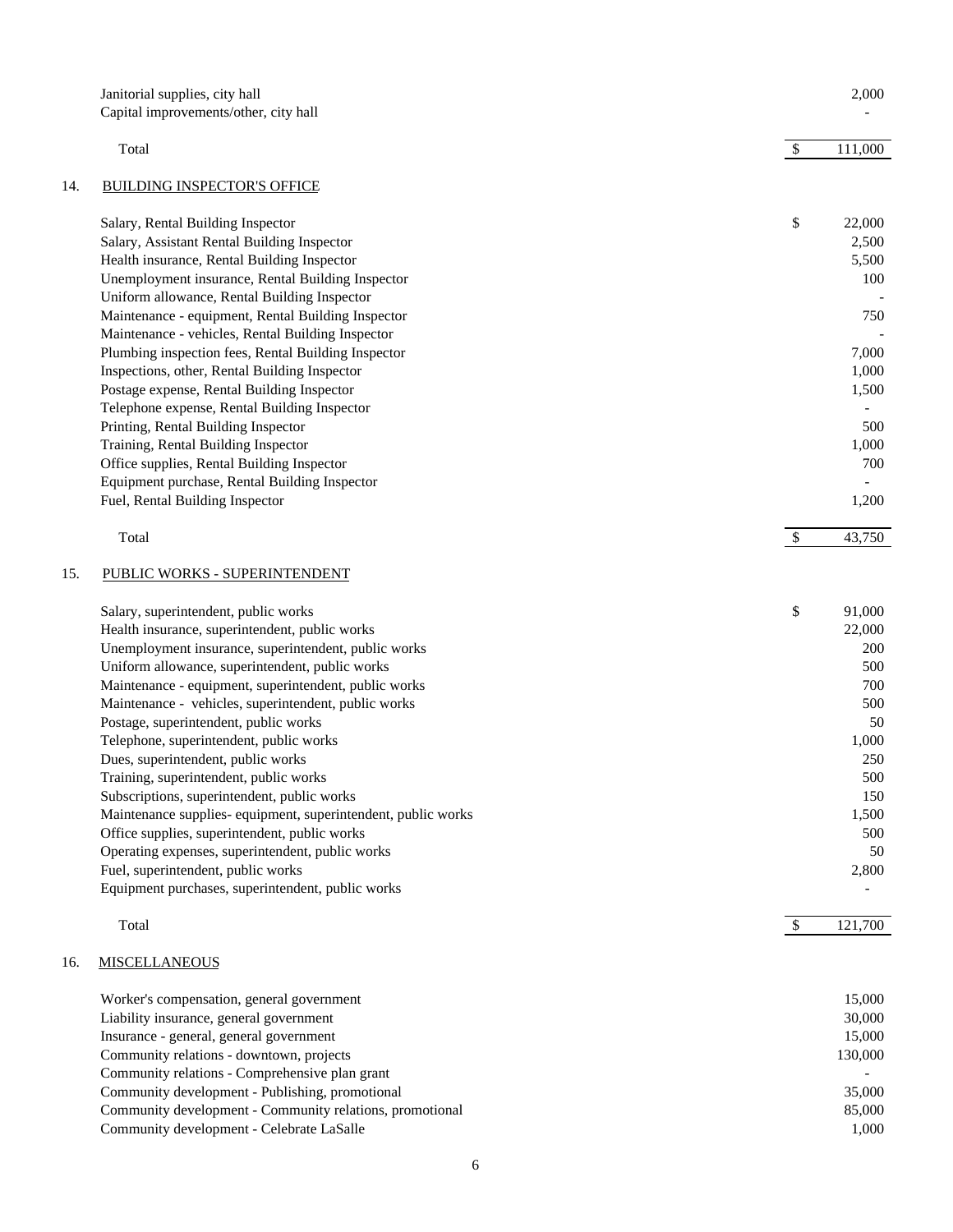| Other professional services                                |              | 220,000             |
|------------------------------------------------------------|--------------|---------------------|
| Capital improvements - parking lots & alleys, construction |              |                     |
| Capital outlay - Building, property                        |              |                     |
| Capital outlay - land purchase                             |              | 120,000             |
| Capital outlay - Streets, property                         |              | 205,000             |
| Debt service - Principal payment, G.O. Bonds               |              | 300,000             |
| Debt service - Interest, G.O. Bonds                        |              | 50,618              |
| Debt service - Fiscal agent fee, G.O. Bonds                |              | 500                 |
| Sales Tax Reimbursement - Beck Oil Co.                     |              | 60,000              |
| Tax Refund, Unytite Utility                                |              |                     |
| Tax Refund, Wm. P. Dooley                                  |              | 264                 |
| Tax Refund, Ralph Crane                                    |              | 741                 |
| Tax Refund, Wm. Pezanoski                                  |              | 582                 |
| Tax Refund, Robert Pezanoski                               |              | 1,024               |
| Tax Refund, Catherine Pezanoski                            |              | 378                 |
| Tax Refund, Mary Edwards                                   |              | 809                 |
| Tax Refund, Terry Pezanoski                                |              | 582                 |
| Tax Refund, Charles Pezanoski                              |              | 582                 |
| Tax Refund, Bedanko                                        |              | 1,130               |
| Tax Refund, Diedrick                                       |              | 2,175               |
| Tax Refund, Gerald Cleer                                   |              | 1,674               |
| Tax Refund, Carus Corporation                              |              | 159                 |
| Tax Refund, Investment Planning                            |              | 2,084               |
| Tax Refund, Mertel Investment Co.                          |              | 1,136               |
| Tax Refund, Kelly Family                                   |              | 1,726               |
| Transfer to Playground and Recreation Fund                 |              | 115,000             |
| Transfer to 2010 Recovery Bond Fund                        |              | 59,025              |
| Transfer to Library - PPRT portion                         |              | 32,000              |
| <b>Transfer to Other Funds</b>                             |              |                     |
|                                                            |              |                     |
| Total                                                      | $\mathbb{S}$ | 1,488,189           |
|                                                            |              |                     |
| TOTAL GENERAL FUND APPROPRIATIONS                          |              | 9,320,616           |
|                                                            |              |                     |
| <b>ESTIMATED REVENUE:</b>                                  | \$           | 500,000             |
| Property tax, general                                      |              | 344,693             |
| Property tax, bonds                                        |              |                     |
| Property tax, pensions                                     |              | 1,476,000<br>60,000 |
| Property tax, road & bridge                                |              | 7,000               |
| Replacement tax, general<br>Replacement tax, pensions      |              | 18,000              |
| School Resource Partnership                                |              | 44,000              |
| Utility tax                                                |              | 1,950,000           |
| State income tax                                           |              | 950,000             |
| Sales tax                                                  |              | 2,050,000           |
| Hotel/motel tax                                            |              | 3,000               |
| Liquor licenses                                            |              | 25,000              |
| Vehicle licenses, taxi                                     |              | 250                 |
| <b>Business licenses</b>                                   |              | 7,000               |
| Animal licenses                                            |              | 1,500               |
| Franchise fees                                             |              | 120,000             |
| Pull tab licenses                                          |              | 5,000               |
| Gaming revenue                                             |              | 190,000             |
| Sand mining revenue                                        |              | 200,000             |
| Occupational licenses                                      |              | 10,000              |
| Other licenses<br>Building and electrical permits          |              | 9,000<br>20,000     |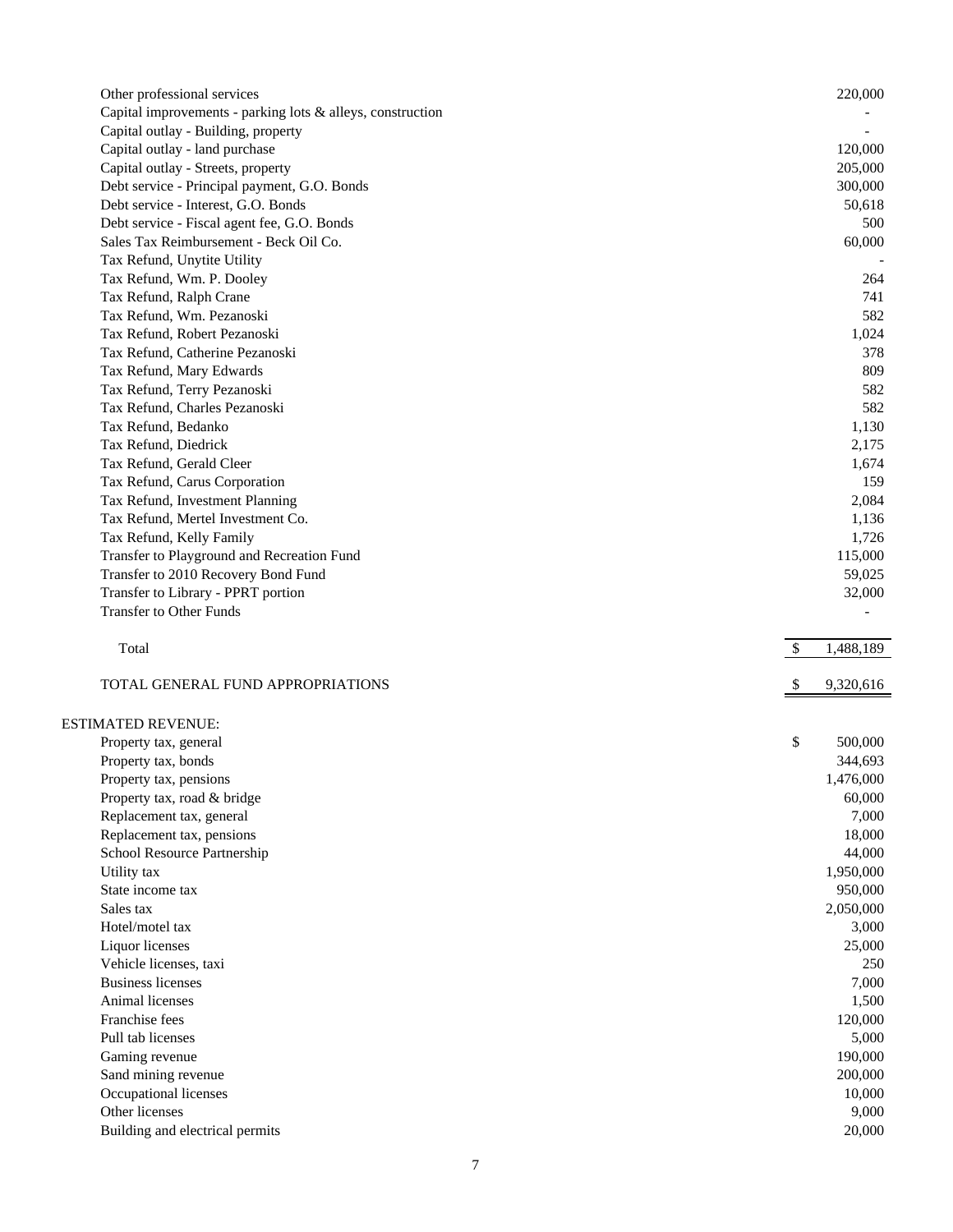| Rental inspection fees<br>Plumbing inspection fees |                           | 35,000<br>300 |
|----------------------------------------------------|---------------------------|---------------|
| State/street maintenance                           |                           | 20,000        |
| Court fines                                        |                           | 32,000        |
| Drug Enforcement Revenue                           |                           | 50,000        |
| Interest income                                    |                           | 35,000        |
| Miscellaneous income                               |                           | 50,000        |
| Recovery Bond reimbursement                        |                           | 12,000        |
|                                                    |                           | 32,000        |
| Capital lease proceeds<br>Grant income             |                           | 300,000       |
|                                                    |                           |               |
| TOTAL ESTIMATED GENERAL FUND REVENUE               | \$                        | 8,556,743     |
| ESTIMATED DECREASE IN FUND EQUITY                  | $\boldsymbol{\mathsf{S}}$ | (763, 873)    |
| <b>B. AUDIT FUND</b>                               |                           |               |
| APPROPRIATIONS:                                    |                           |               |
| Audit, accounting services                         | \$                        | 27,500        |
| TOTAL AUDIT FUND APPROPRIATIONS                    | $\boldsymbol{\mathsf{S}}$ | 27,500        |
| <b>ESTIMATED REVENUE:</b>                          |                           |               |
| Property tax                                       | \$                        | 27,500        |
| TOTAL ESTIMATED AUDIT FUND REVENUE                 | \$                        | 27,500        |
| ESTIMATED INCREASE IN FUND EQUITY                  | \$                        |               |
| C. GARBAGE FUND                                    |                           |               |
| APPROPRIATIONS:                                    |                           |               |
| Garbage service charges                            | \$                        | 580,000       |
| Operating supplies                                 |                           | 1,500         |
| Recycling                                          |                           | 15,000        |
| TOTAL GARBAGE FUND APPROPRIATIONS                  | $\mathcal{S}$             | 596,500       |
| <b>ESTIMATED REVENUE:</b>                          |                           |               |
| Garbage charges                                    | \$                        | 575,000       |
| Delinquent charges                                 |                           | 5,000         |
| Miscellaneous income                               |                           | 1,500         |
| TOTAL ESTIMATED GARBAGE FUND REVENUE               | $\boldsymbol{\mathsf{S}}$ | 581,500       |
| ESTIMATED INCREASE IN FUND EQUITY                  | $\mathcal{S}$             | (15,000)      |
|                                                    |                           |               |

# D. MOTOR FUEL TAX FUND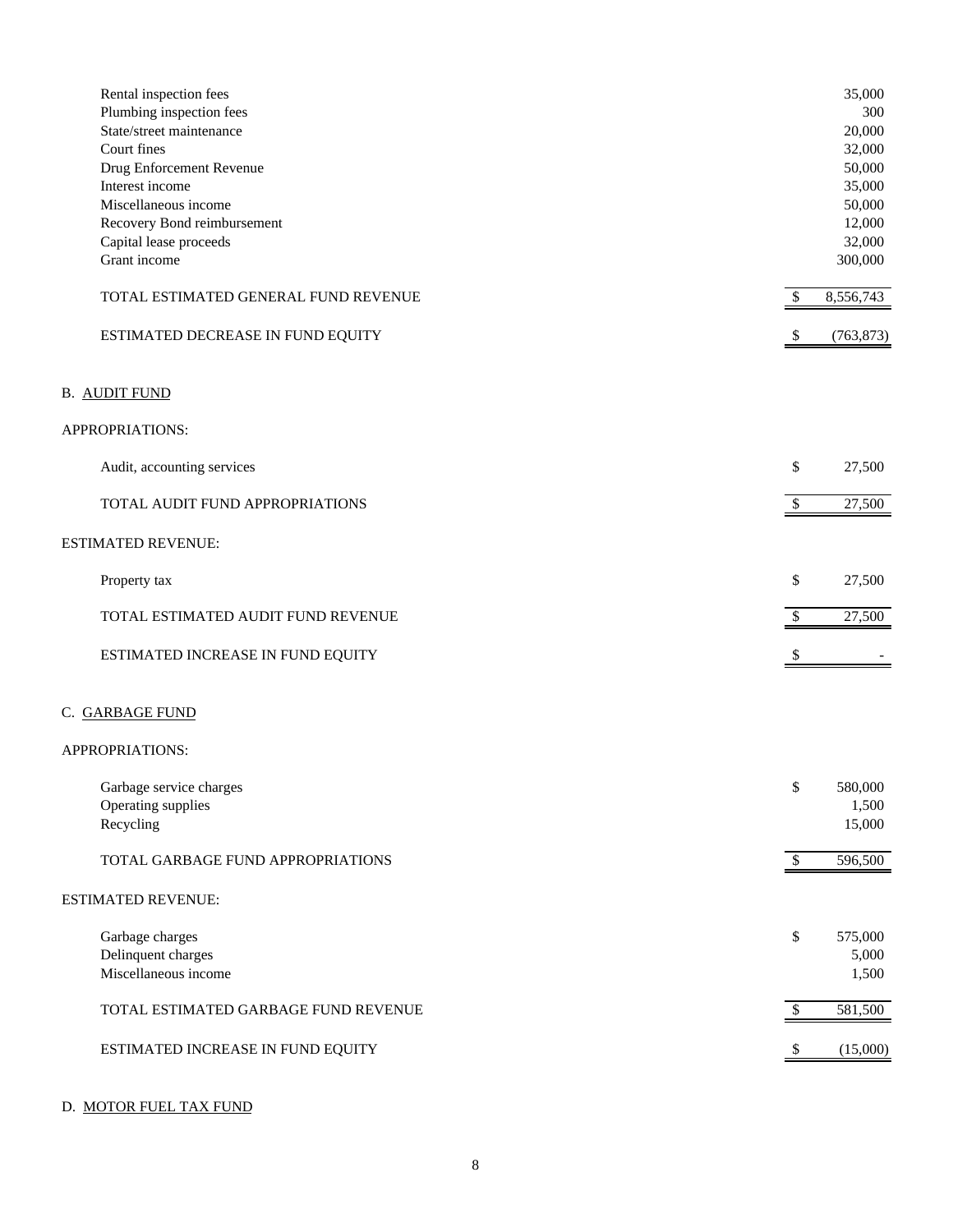# APPROPRIATIONS:

| Construction, capital outlay - streets<br>Interfund operating transfer | \$            | 260,000<br>116,885 |
|------------------------------------------------------------------------|---------------|--------------------|
| TOTAL MOTOR FUEL TAX FUND APPROPRIATIONS                               | \$            | 376,885            |
| ESTIMATED REVENUE:                                                     |               |                    |
| State of Illinois street maintenance<br>Interest income                | \$            | 245,000<br>150     |
| TOTAL ESTIMATED MOTOR FUEL TAX FUND REVENUE                            | $\mathcal{S}$ | 245,150            |
| ESTIMATED INCREASE IN FUND EQUITY                                      | -S            | (131, 735)         |
| E. MUNICIPAL RETIREMENT FUND                                           |               |                    |
| APPROPRIATIONS:                                                        |               |                    |
| Retirement contribution - employer                                     | \$            | 120,000            |
| TOTAL MUNICIPAL RETIREMENT FUND APPROPRIATIONS                         | \$.           | 120,000            |
| <b>ESTIMATED REVENUE:</b>                                              |               |                    |
| Property Tax<br>Replacement Tax                                        | \$            | 40,000<br>65,000   |
| TOTAL ESTIMATED MUNICIPAL RETIREMENT FUND REVENUE                      | \$            | 105,000            |
| ESTIMATED INCREASE IN FUND EQUITY                                      |               | (15,000)           |
|                                                                        |               |                    |

# F. PLAYGROUND AND RECREATION FUND

# APPROPRIATIONS:

| Salaries - regular, park and recreation                | \$<br>53,000 |
|--------------------------------------------------------|--------------|
| Salaries - swimming pool, park and recreation          | 120,000      |
| Overtime salaries - swimming pool, park and recreation | 1,000        |
| Unemployment insurance, park and recreation            | 1,500        |
| Social security contributions, park and recreation     | 15,000       |
| Programs, park and recreation                          | 8,500        |
| Postage, park and recreation                           | 150          |
| Telephone, park and recreation                         | 1,500        |
| Printing, park and recreation                          | 500          |
| Liability insurance, park and recreation               | 2,500        |
| Maintenance supplies - pool, park and recreation       | 20,000       |
| Maintenance supplies - parks, park and recreation      | 30,000       |
| League supplies, park and recreation                   | 7,500        |
| Office supplies, park and recreation                   | 500          |
| Concessions, park and recreation                       | 10,000       |
| Capital improvements, park and recreation              | 3,500        |
| Vehicle purchase, park and recreation                  | 15,000       |
|                                                        |              |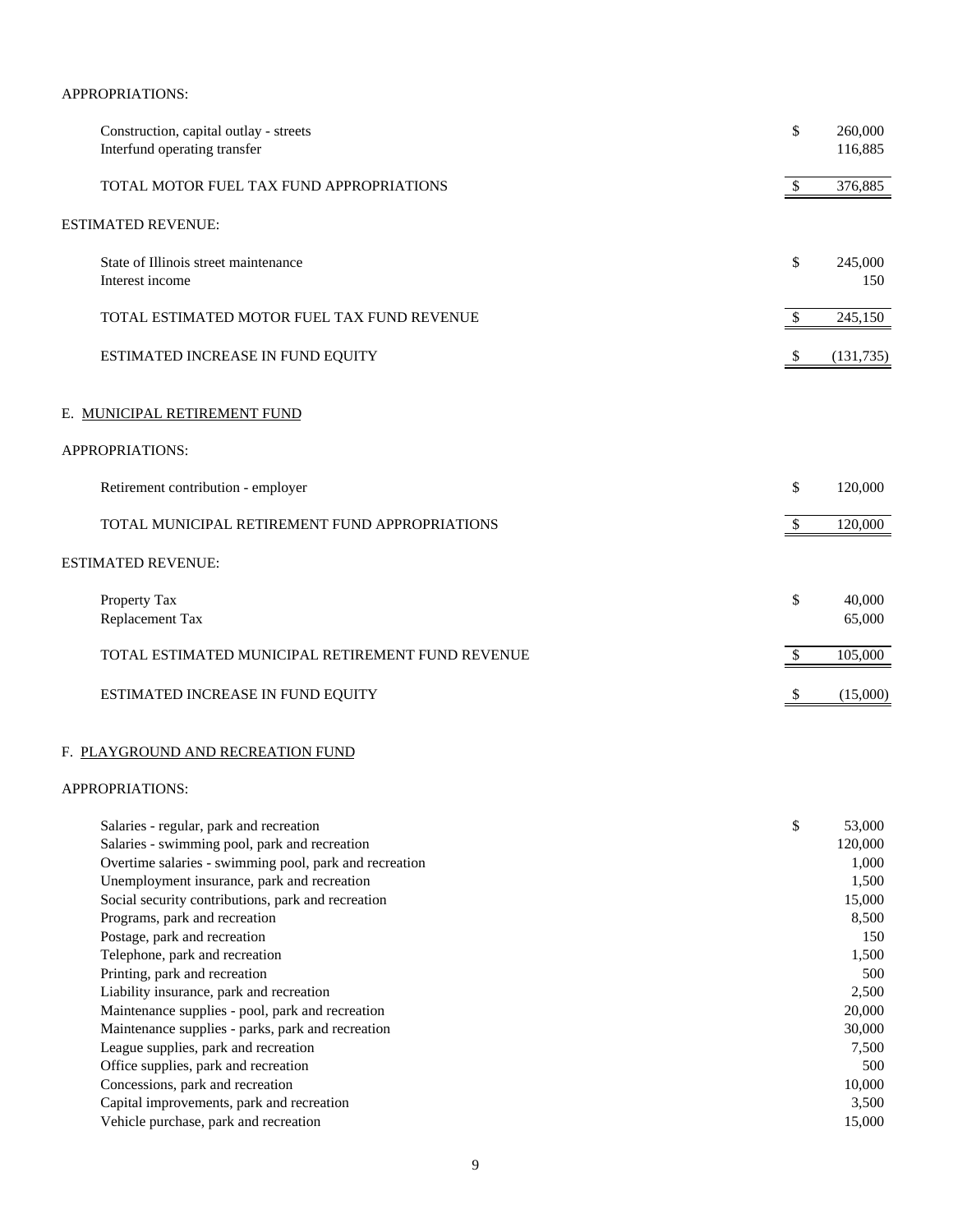| Miscellaneous expense, park and recreation                                                                                                                                                                                                           |                           | 1,000                                                                                    |
|------------------------------------------------------------------------------------------------------------------------------------------------------------------------------------------------------------------------------------------------------|---------------------------|------------------------------------------------------------------------------------------|
| TOTAL PLAYGROUND AND RECREATION FUND APPROPRIATIONS                                                                                                                                                                                                  | \$                        | 291,150                                                                                  |
| <b>ESTIMATED REVENUE:</b>                                                                                                                                                                                                                            |                           |                                                                                          |
| Property tax<br>Swimming pool fees<br>Swimming pool fees, pool party rent<br>Swimming pool fees, pool passbooks<br>Program fees<br>Swim lessons<br>Shelter rental<br>Concessions income<br><b>Transfer from General Fund</b><br>Miscellaneous income | \$                        | 82,800<br>30,000<br>2,000<br>2,500<br>500<br>500<br>2,500<br>18,000<br>115,000<br>10,000 |
| TOTAL ESTIMATED PLAYGROUND AND RECREATION FUND REVENUE                                                                                                                                                                                               | $\mathcal{S}$             | 263,800                                                                                  |
| ESTIMATED INCREASE IN FUND EQUITY                                                                                                                                                                                                                    | \$                        | (27, 350)                                                                                |
| G. SCHOOL CROSSING GUARD FUND                                                                                                                                                                                                                        |                           |                                                                                          |
| APPROPRIATIONS:                                                                                                                                                                                                                                      |                           |                                                                                          |
| Salaries, crossing guards<br>Unemployment insurance, crossing guards                                                                                                                                                                                 | \$                        | 17,500<br>250                                                                            |
| TOTAL CROSSING GUARD FUND APPROPRIATIONS                                                                                                                                                                                                             | $\boldsymbol{\mathsf{S}}$ | 17,750                                                                                   |
| <b>ESTIMATED REVENUE:</b>                                                                                                                                                                                                                            |                           |                                                                                          |
| Property tax<br>Replacement Tax Revenue                                                                                                                                                                                                              | \$                        | 18,000                                                                                   |
| TOTAL ESTIMATED CROSSING GUARD FUND REVENUE                                                                                                                                                                                                          | $\mathcal{S}$             | 18,000                                                                                   |
| ESTIMATED INCREASE IN FUND EQUITY                                                                                                                                                                                                                    |                           | 250                                                                                      |
| H. SOCIAL SECURITY FUND                                                                                                                                                                                                                              |                           |                                                                                          |
| APPROPRIATIONS:                                                                                                                                                                                                                                      |                           |                                                                                          |
| Social security contributions                                                                                                                                                                                                                        | \$                        | 124,000                                                                                  |
| TOTAL SOCIAL SECURITY FUND APPROPRIATIONS                                                                                                                                                                                                            | $\mathcal{S}$             | 124,000                                                                                  |
| ESTIMATED REVENUE:                                                                                                                                                                                                                                   |                           |                                                                                          |
| Property tax<br>Replacement tax                                                                                                                                                                                                                      | \$                        | 80,000<br>44,000                                                                         |
| TOTAL ESTIMATED SOCIAL SECURITY FUND REVENUE<br>ESTIMATED INCREASE IN FUND EQUITY                                                                                                                                                                    | \$<br>\$                  | 124,000                                                                                  |
|                                                                                                                                                                                                                                                      |                           |                                                                                          |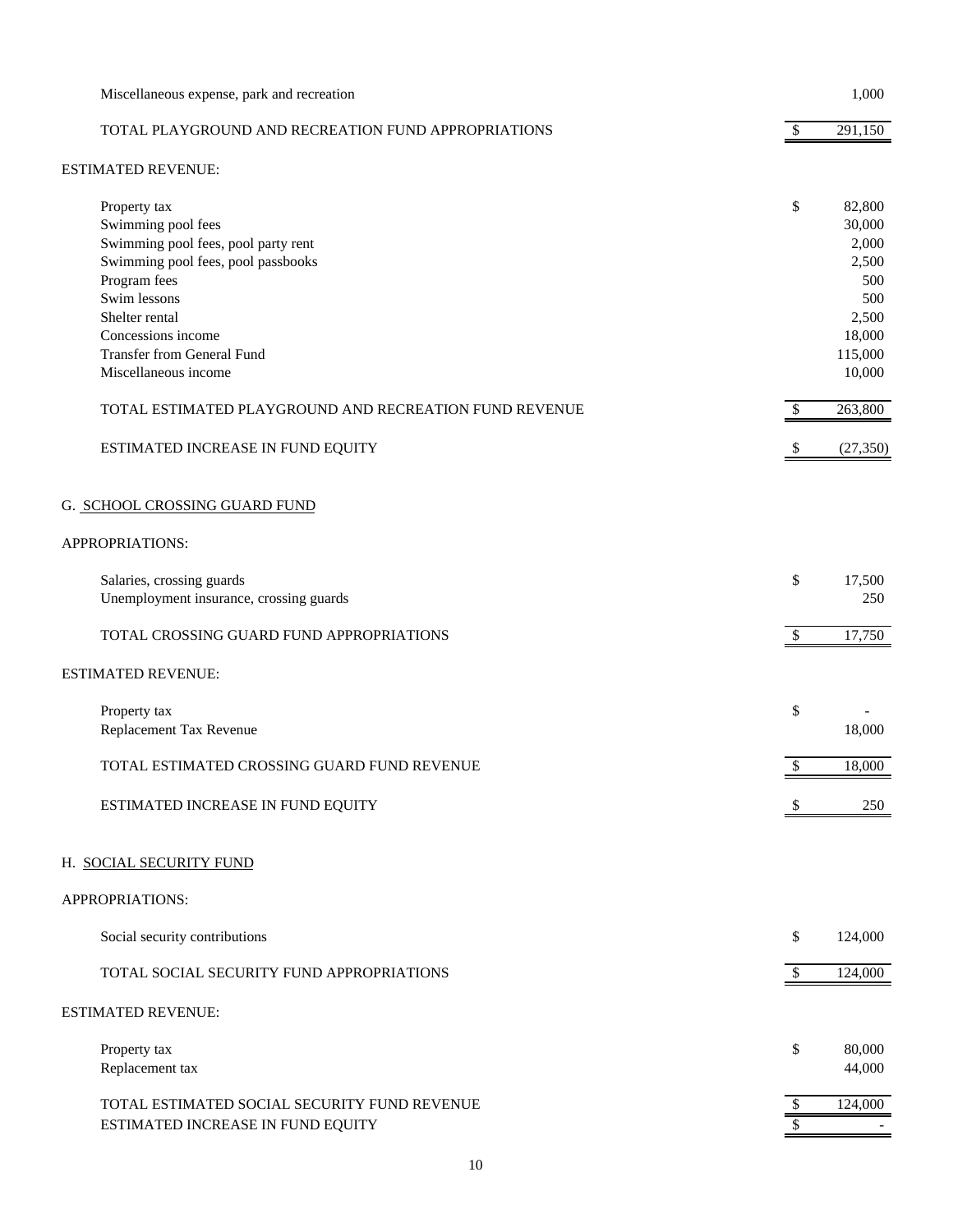# I. PUBLIC PARKS FUND

#### APPROPRIATIONS:

| Salaries, public parks                             | \$<br>100,000 |
|----------------------------------------------------|---------------|
| Overtime salaries, public parks                    | 1,500         |
| Health insurance, public parks                     | 18,000        |
| Unemployment insurance, public parks               | 100           |
| Maintenance - vehicles, public parks               | 2,500         |
| Maintenance service - other, public parks          | 5,000         |
| Utilities, public parks                            | 27,000        |
| Sanitation services, public parks                  | 2,500         |
| Maintenance supplies - equipment, public parks     | 2,000         |
| Maintenance supplies - swimming pool, public parks | 20,000        |
| Operating supplies, public parks                   | 10,000        |
| Building and grounds, public parks                 |               |
| Capital improvements - other, public parks         | 7,000         |
| <b>TOTAL PUBLIC PARKS FUND APPROPRIATIONS</b>      | 195,600       |

#### ESTIMATED REVENUE:

| Property tax<br>Replacement tax revenue   | $\overline{\phantom{0}}$<br>90,000 |
|-------------------------------------------|------------------------------------|
| TOTAL ESTIMATED PUBLIC PARKS FUND REVENUE | 90,000                             |
| <b>ESTIMATED DECREASE IN FUND EQUITY</b>  | (105,600)                          |

# J. PUBLIC LIBRARY FUND

#### APPROPRIATIONS:

| Salaries - regular, public library               | \$<br>208,173 |
|--------------------------------------------------|---------------|
| Health insurance, public library                 | 46,478        |
| Retirement, public library                       | 36,855        |
| Unemployment insurance, public library           | 1,200         |
| Maintenance service - building, public library   | 52,708        |
| Maintenance service - equipment, public library  | 2,850         |
| Professional services - computer, public library | 42,633        |
| Telephone, public library                        | 2,500         |
| Books and periodicals, public library            | 29,990        |
| Public relations, public library                 |               |
| Office supplies, public library                  | 6,250         |
| Equipment purchase, public library               | 2,000         |
| Contingency expense, public library              |               |
| Miscellaneous expense, public library            | 2,325         |
| TOTAL PUBLIC LIBRARY FUND APPROPRIATIONS         | 433.962       |

#### ESTIMATED REVENUE:

| Property tax |  |
|--------------|--|
|--------------|--|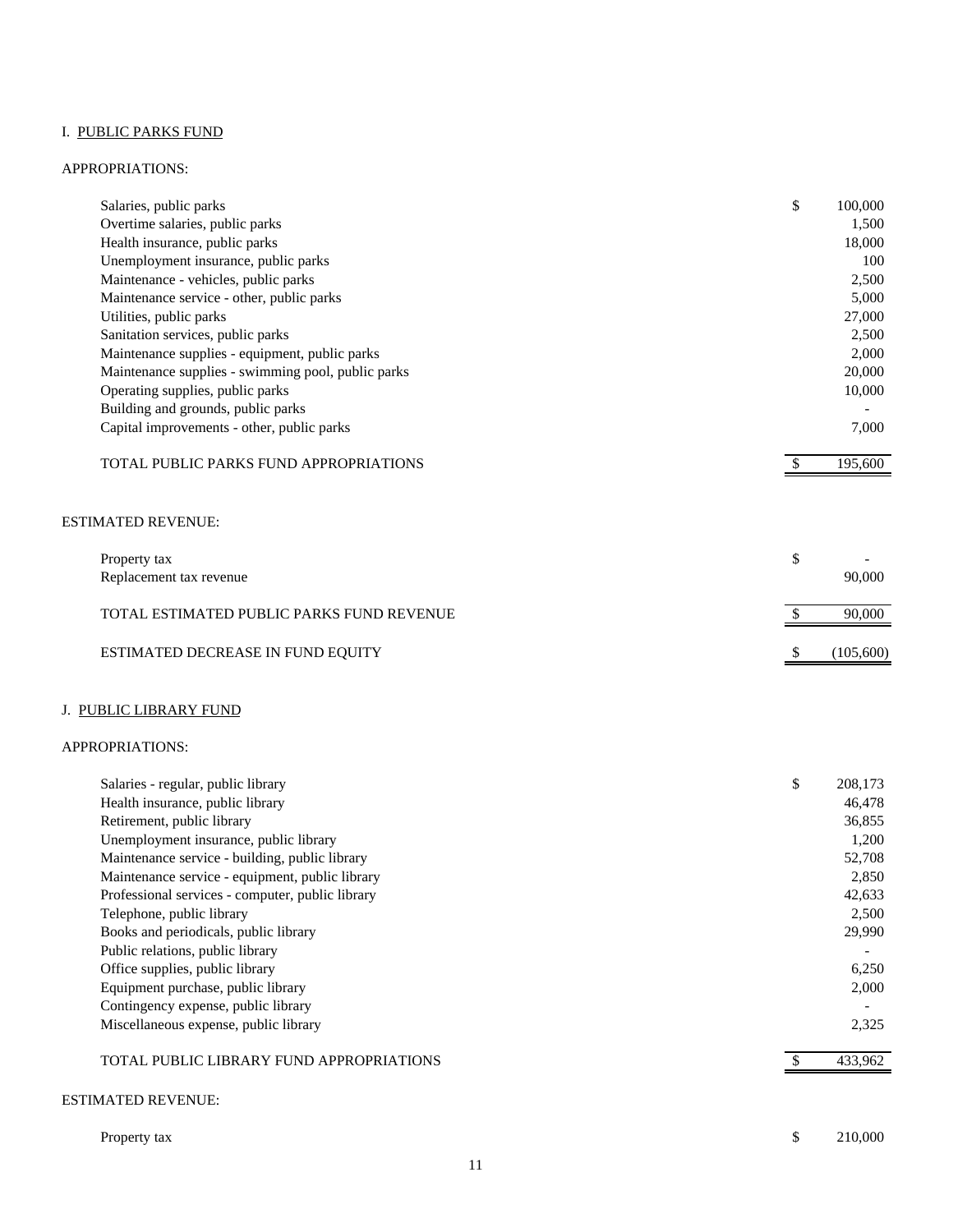| Transfer from General - PPRT portion<br>Grants<br>Interest income<br>Miscellaneous income                                                                                                                                                                                                                                                                                                                               |                           | 32,000<br>12,000<br>600<br>9,000                                                                      |
|-------------------------------------------------------------------------------------------------------------------------------------------------------------------------------------------------------------------------------------------------------------------------------------------------------------------------------------------------------------------------------------------------------------------------|---------------------------|-------------------------------------------------------------------------------------------------------|
| TOTAL ESTIMATED PUBLIC LIBRARY FUND REVENUE                                                                                                                                                                                                                                                                                                                                                                             | $\frac{1}{2}$             | 263,600                                                                                               |
| ESTIMATED DECREASE IN FUND EQUITY                                                                                                                                                                                                                                                                                                                                                                                       | \$                        | (170, 362)                                                                                            |
| K. LASALLE AMBULANCE SERVICE                                                                                                                                                                                                                                                                                                                                                                                            |                           |                                                                                                       |
| APPROPRIATIONS:                                                                                                                                                                                                                                                                                                                                                                                                         |                           |                                                                                                       |
| Contractual services, ambulance service<br>Salaries, ambulance service<br>Wages, ambulance service<br>Medical supplies, ambulance<br>Maintenance - equipment, ambulance<br>Operating expenses, ambulance<br>Other professional services, ambulance<br>Office supplies, ambulance<br>Equipment purchase, ambulance<br>Vehicle purchase, ambulance<br>Capital outlay, ambulance<br>Community relations, grants, ambulance | \$                        | 35,000<br>460,000<br>50,000<br>30,000<br>6,000<br>1,000<br>500<br>12,000<br>30,000<br>15,000<br>2,000 |
| TOTAL LASALLE AMBULANCE SERVICE APPROPRIATIONS                                                                                                                                                                                                                                                                                                                                                                          | $\boldsymbol{\mathsf{S}}$ | 641,500                                                                                               |
| ESTIMATED REVENUE:                                                                                                                                                                                                                                                                                                                                                                                                      |                           |                                                                                                       |
| Ambulance service income<br>Interest income                                                                                                                                                                                                                                                                                                                                                                             | \$                        | 600,000<br>50                                                                                         |
| TOTAL ESTIMATED LASALLE AMBULANCE SERVICE REVENUE                                                                                                                                                                                                                                                                                                                                                                       | \$                        | 600,050                                                                                               |
| ESTIMATED DECREASE IN FUND EQUITY                                                                                                                                                                                                                                                                                                                                                                                       | \$                        | (41, 450)                                                                                             |
| L. 2002 ALTERNATE BOND AND INTEREST FUND                                                                                                                                                                                                                                                                                                                                                                                |                           |                                                                                                       |
| APPROPRIATIONS:                                                                                                                                                                                                                                                                                                                                                                                                         |                           |                                                                                                       |
| Principal payment<br>Interest payment<br>Fiscal agent fee                                                                                                                                                                                                                                                                                                                                                               | \$                        | 105,000<br>9,855<br>2,000                                                                             |
| TOTAL 2002 ALTERNATE BOND AND INTEREST FUND APPROPRIATIONS                                                                                                                                                                                                                                                                                                                                                              | \$                        | 116,855                                                                                               |
| ESTIMATED REVENUE:                                                                                                                                                                                                                                                                                                                                                                                                      |                           |                                                                                                       |
| Interfund operating transfer                                                                                                                                                                                                                                                                                                                                                                                            | \$                        | 116,885                                                                                               |
| TOTAL ESTIMATED 2002 ALTERNATE BOND AND INTEREST FUND REVENUE                                                                                                                                                                                                                                                                                                                                                           | $\mathbb{S}$              | 116,885                                                                                               |
| ESTIMATED INCREASE IN FUND EQUITY                                                                                                                                                                                                                                                                                                                                                                                       |                           | 30                                                                                                    |
|                                                                                                                                                                                                                                                                                                                                                                                                                         |                           |                                                                                                       |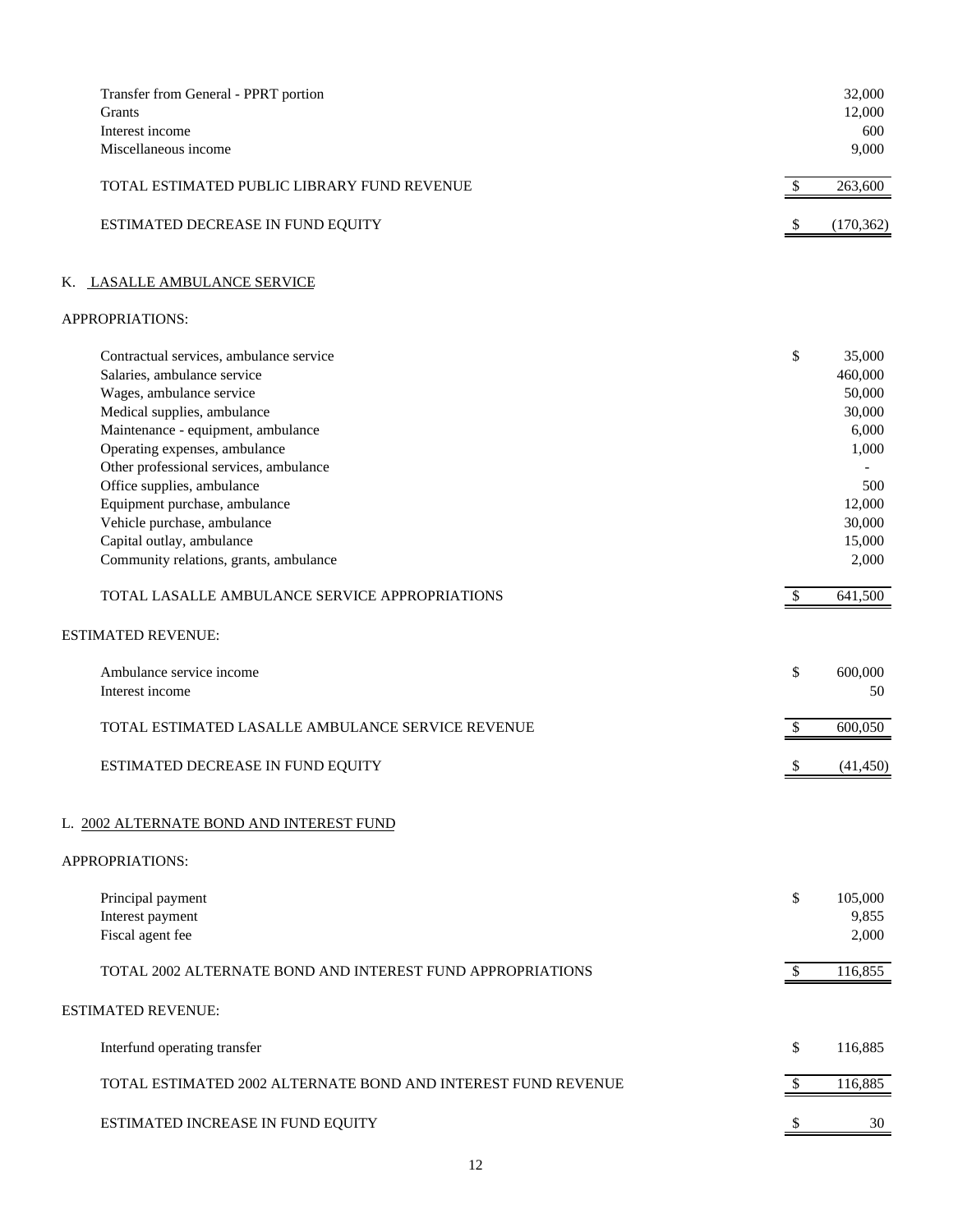#### M. 2010 RECOVERY BOND FUND

#### APPROPRIATIONS:

| Principal payment<br>Interest payment<br>Fiscal agent fees                                                                                                  | \$                        | 30,000<br>28,225<br>800                |
|-------------------------------------------------------------------------------------------------------------------------------------------------------------|---------------------------|----------------------------------------|
| TOTAL 2010 RECOVERY BOND FUND APPROPRIATIONS                                                                                                                | $\boldsymbol{\mathsf{S}}$ | 59,025                                 |
| <b>ESTIMATED REVENUE:</b>                                                                                                                                   |                           |                                        |
| Transfer from general fund                                                                                                                                  | \$                        | 59,025                                 |
| TOTAL ESTIMATED 2010 RECOVERY BOND FUND REVENUE                                                                                                             | $\boldsymbol{\mathsf{S}}$ | 59,025                                 |
| ESTIMATED INCREASE IN FUND EQUITY                                                                                                                           | $\boldsymbol{\mathsf{S}}$ |                                        |
| N. 2001 LIBRARY BOND FUND                                                                                                                                   |                           |                                        |
| APPROPRIATIONS:                                                                                                                                             |                           |                                        |
| Principal payment<br>Interest payment<br>Fiscal agent fee                                                                                                   | \$                        | 170,000<br>17,250<br>500               |
| TOTAL LIBRARY BOND FUND APPROPRIATIONS                                                                                                                      | $\sqrt{3}$                | 187,750                                |
| ESTIMATED REVENUE:                                                                                                                                          |                           |                                        |
| Property tax<br><b>Transfer from General Fund</b>                                                                                                           | \$                        | 184,063                                |
| TOTAL ESTIMATED LIBRARY BOND FUND REVENUE                                                                                                                   | $\boldsymbol{\mathsf{S}}$ | 184,063                                |
| ESTIMATED DECREASE IN FUND EQUITY                                                                                                                           | \$                        | (3,687)                                |
| O. WATERWORKS FUND                                                                                                                                          |                           |                                        |
| APPROPRIATIONS:                                                                                                                                             |                           |                                        |
| Salaries - clerical, water department<br>Salaries - foreman, water department<br>Salaries - laborers, water department<br>Salaries - laborers, pump station | \$                        | 50,000<br>83,000<br>325,000<br>120,000 |

Salaries - foreman, pump station 100,000

Salaries overtime - clerical, water department 1,500

Salaries overtime - foreman, water department 2,500

Salaries overtime - laborers, water department 25,000

Salaries overtime - laborers, pump station 60,000 60,000 Salaries overtime - foreman, pump station  $\overline{\phantom{a}}$  -

Health insurance, water fund 100,000

Health insurance - clerical, water department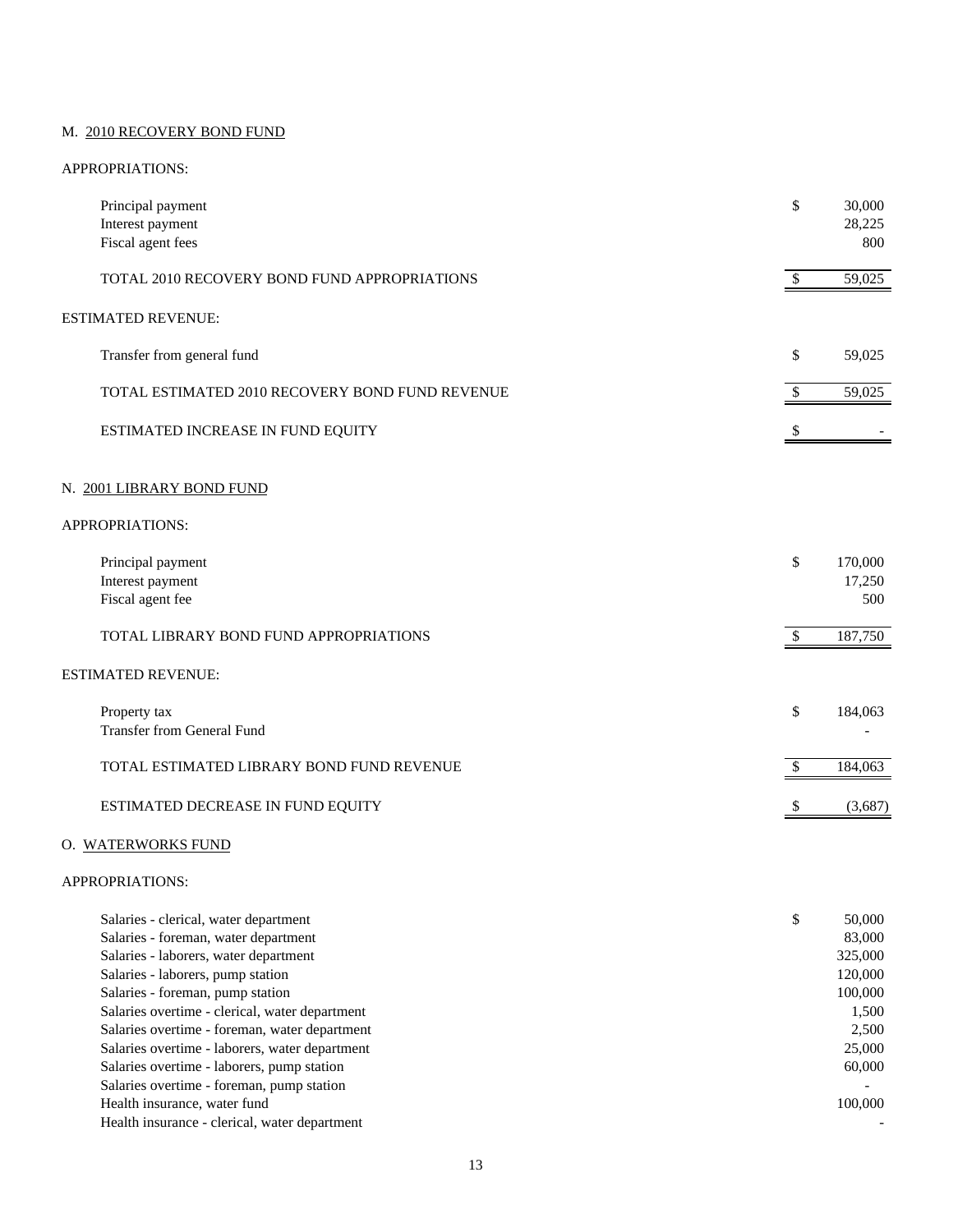Health insurance - laborers, water department 500 Health insurance - laborers, pump station 250 Unemployment insurance, water department 1,200 Unemployment insurance, pump station 500  $\sim$  500 Worker's compensation, water department 30,000 Worker's compensation, pump station Social security contributions, water department 40,000 Social security contributions, pump station 20,000  $\frac{20,000}{20,000}$ Retirement contributions, water department 60,000 Retirement contributions, pump station 35,000 Uniform allowance, water department 3,000 Uniform allowance, clerical, water department 500 Uniform allowance, pump station 1,500 Maintenance - building, water department 15,000 Maintenance - building, pump station 12,000 Maintenance - watermains, distribution system 100,000 Maintenance - equipment, water department 55,000 and 55,000 set of the state of the state of the state of the state of the state of the state of the state of the state of the state of the state of the state of the state of Maintenance - equipment, pump station 115,000 and 115,000 and 115,000 and 115,000 and 115,000 and 115,000 and 115,000 and 115,000 and 115,000 and 115,000 and 115,000 and 115,000 and 115,000 and 115,000 and 115,000 and 115, Maintenance - water tower, pump station 50,000 has been always as the station of the station 50,000 has been always as  $50,000$ Maintenance - well field, pump station 100,000 has a station of the station of the station of the station of the station of the station of the station of the station of the station of the station of the station of the stat Maintenance - vehicle, water department 5,000 Maintenance - vehicle, pump station 2,500 Accounting service, water department 10,000 Engineering services, water department 100,000 Engineering services, pump station - Other professional services, water department 5,000 Other professional services, pump station 20,000 Postage, water department 35,000 Postage, pump station 250 Telephone, water department 5,500 Telephone, pump station 1,500 Remote read utility account, water department 1,700 Training, water department 3,000 Training, pump station 2,000 Subscriptions, pump station Utilities, water department 5,000 Utilities, pump station 230,000 Liability insurance, water department 40,000 Liability insurance, pump station Blacktop, water department Maintenance supplies - granular materials, distribution system 1,500 Maintenance supplies - water hydrants, water department Maintenance supplies - water meters, water department 60,000  $60,000$ Office supplies, water department 1,000 Office supplies, pump station 1,500 Merchant service fee, water billing 25,000 Operating supplies, water department 1,500 Operating supplies, pump station 3,500 Operating expenses, water department 1,000 Small tools, water department 4,000 Small tools, pump station 1,000 Fuel, water department 12,000 Fuel, pump department 3,500 Chemicals, pump station 30,000 Operating supplies - lab, pump station 5,500 Principal payment 330,000 Fiscal agent fee 500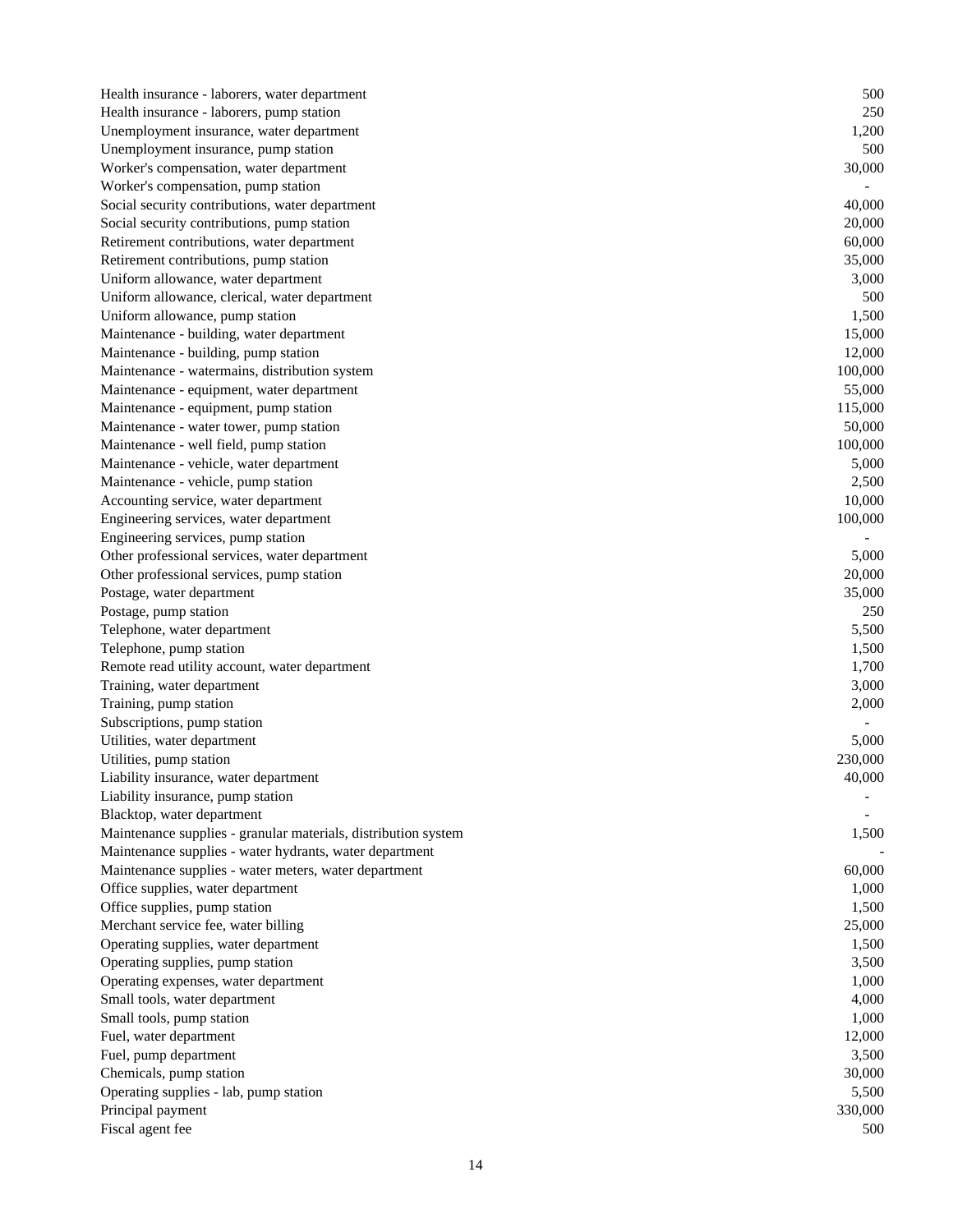| Equipment purchase, water department                   | 15,000          |
|--------------------------------------------------------|-----------------|
| Equipment purchase, pump station                       | 2,000           |
| Vehicle purchase, water department                     | 91,000          |
| Hydrant purchase, water department                     | 5,000           |
| Capital outlay / remote read program, water department | 10,000          |
| Capital outlay /other                                  |                 |
| Streets - construction                                 | 80,000          |
| Utility tax, water department                          | 150,000         |
| Miscellaneous expense, water department                |                 |
| Interest, water department                             | 27,848          |
| <b>Transfer to General Fund</b>                        |                 |
| TOTAL WATERWORKS FUND APPROPRIATIONS                   | 2,835,248       |
| <b>ESTIMATED REVENUE:</b>                              |                 |
| Utility tax                                            | \$<br>150,000   |
| Water sales, residential                               | 1,640,000       |
| Water sales, commercial                                | 300,000         |
| Water sales, industrial                                | 1,000,000       |
| Water taps                                             | 1,500           |
| Water improvements - Carus                             |                 |
| Service charge, labor (delinquents)                    | 12,000          |
| Delinquent charges                                     | 20,000          |
| Miscellaneous income                                   | 14,000          |
| Transfer from T.I.F. III                               |                 |
| Loan proceeds                                          |                 |
| TOTAL ESTIMATED WATERWORKS FUND REVENUE                | \$<br>3,137,500 |
| ESTIMATED INCREASE IN FUND EQUITY                      | \$<br>302,252   |

# P. SEWERAGE FUND

# APPROPRIATIONS:

| Salaries regular, clerical, sewer                   | \$<br>35,000 |
|-----------------------------------------------------|--------------|
| Salaries regular, foreman, sewer                    | 80,000       |
| Salaries regular, laborer, sewer                    | 175,000      |
| Salaries overtime, clerical, sewer                  | 1,000        |
| Salaries overtime, foreman, sewer                   | 25,000       |
| Salaries overtime, laborer, sewer                   | 20,000       |
| Health insurance, sewer fund                        | 85,000       |
| Health insurance - clerical, sewer                  | 100          |
| Health insurance - laborer, sewer                   | 500          |
| Unemployment insurance, sewer                       | 1,000        |
| Worker's compensation, sewer                        | 15,000       |
| Social security contributions, sewer                | 25,000       |
| Retirement contributions, sewer                     | 35,000       |
| Uniform allowance - laborer, sewer                  | 2,000        |
| Uniform allowance - clerical, sewer                 | 500          |
| Maintenance service - equipment, new sewer plant    | 10,000       |
| Maintenance service - equipment                     | 25,000       |
| Maintenance service - vehicles                      | 1,000        |
| Maintenance service - lab analysis, new sewer plant | 10,000       |
| Maintenance service - lab analysis, sewer           | 15,000       |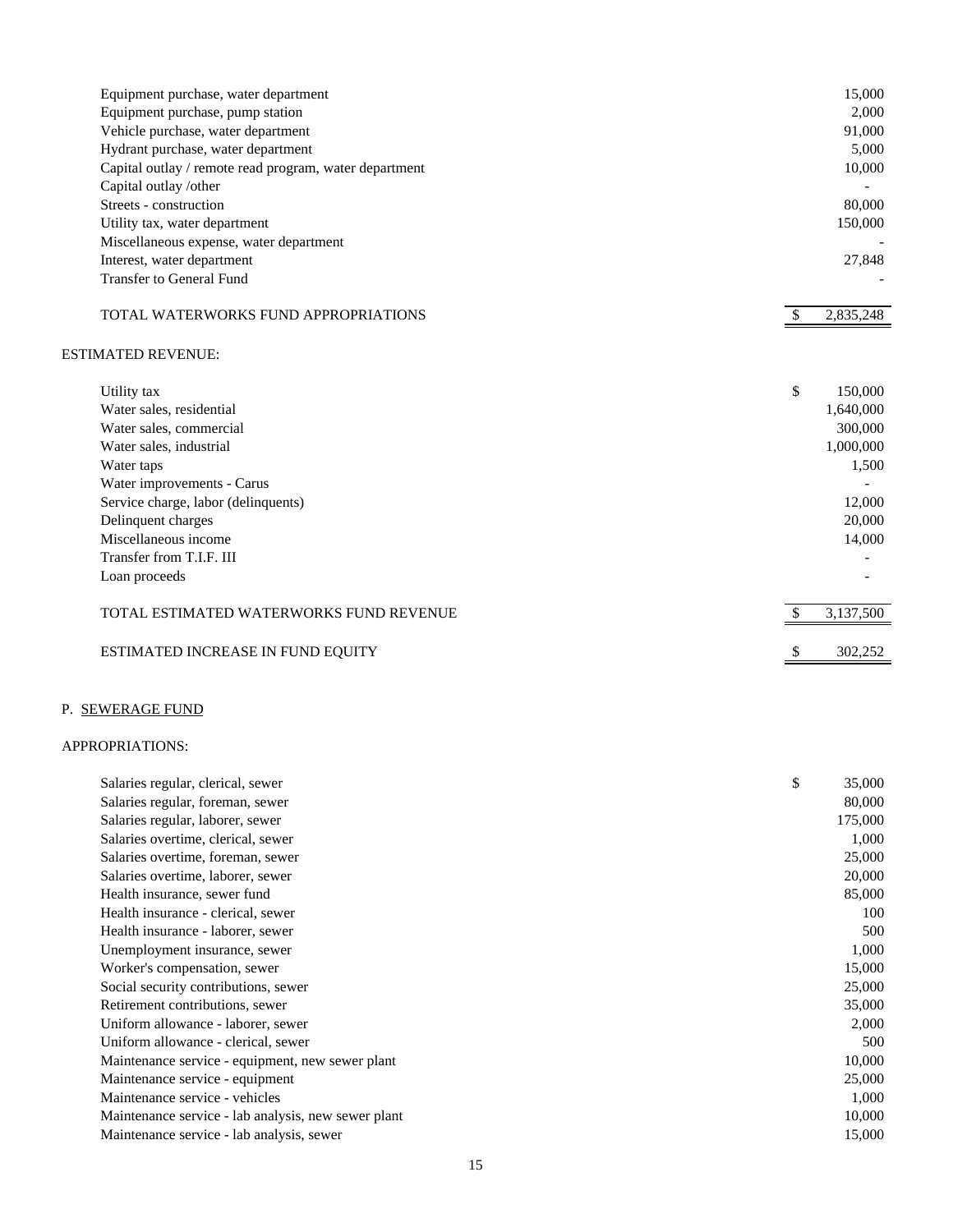| Maintenance service - sewer                                                                                 | 50,000          |
|-------------------------------------------------------------------------------------------------------------|-----------------|
| Maintenance service - televising, sewer                                                                     | 2,500           |
| Maintenance service - lift station, sewer                                                                   | 25,000          |
| Maintenance service - lab equipment, sewer                                                                  | 10,000          |
| Maintenance service - building, sewer                                                                       | 1,000           |
| Maintenance service - building, new sewer plant                                                             | 20,000          |
| Engineering services, sewer                                                                                 | 60,000          |
| Permit fees, sewer                                                                                          | 20,000          |
| Permit fees, new sewer plant                                                                                | 7,500           |
| Legal service, sewer                                                                                        | 10,000          |
| Other professional services, sewer                                                                          | 10,000          |
| Postage, sewer                                                                                              | 250             |
| Telephone, sewer                                                                                            | 5,000           |
| Long-term control, sewer                                                                                    |                 |
| Publishing, sewer                                                                                           | 500             |
| Dues, sewer                                                                                                 | 1,000           |
| Training, sewer                                                                                             | 2,500           |
| Utilities, sewer                                                                                            | 115,000         |
| Utilities, new sewer plant                                                                                  | 60,000          |
| Liability insurance, sewer                                                                                  | 35,000          |
| Rentals, sewer                                                                                              | 1,000           |
| Maintenance supplies - building, sewer                                                                      | 10,000          |
| Maintenance supplies - building, new sewer                                                                  | 5,000           |
| Maintenance supplies - equipment, new sewer                                                                 | 10,000          |
| Maintenance supplies - equipment, sewer                                                                     | 50,000          |
| Maintenance supplies - vehicle, sewer                                                                       | 3,000           |
| Maintenance supplies - biosolids, sewer                                                                     | 5,000           |
| Office supplies, sewer                                                                                      | 1,500           |
| Operating supplies - general, sewer                                                                         | 5,000           |
| Operating supplies - chlorinating, sewer                                                                    | 25,000          |
| Operating expenses, sewer                                                                                   | 1,000           |
| Small tools, sewer                                                                                          | 1,500           |
| Fuel - vehicle, sewer                                                                                       | 4,000           |
| Chemicals / waste water, sewer                                                                              | 8,000           |
| Chemicals / waste water, new sewer plant                                                                    | 10,000          |
| Principal payment - 09 sewer plant                                                                          | 80,000          |
| Principal payment - IEPA Loan - 09 sewer plant                                                              | 586,182         |
| Interest payment - 09 sewer plant                                                                           | 15,200          |
| Principal payment - IEPA loan, sewer                                                                        | 162,478         |
| Interest payment - IEPA loan, sewer                                                                         | 20,950          |
| Fiscal agent fee                                                                                            | 500             |
| Community relations/grants, sewer                                                                           |                 |
| Check valve cost sharing, sewer                                                                             | 25,000          |
| Miscellaneous expense, sewer                                                                                | 25,000          |
| Equipment purchases, sewer                                                                                  | 20,000          |
| Equipment purchases, new sewer plant                                                                        | 1,000           |
| Vehicle purchase, sewer                                                                                     | 91,000          |
| Land lease agreement, sewer<br>Capital improvements / other, sewer                                          | 3,500           |
|                                                                                                             | 1,500,000       |
| Capital improvements / collection system, sewer<br>Capital improvements/disaster recovery/dike grant, sewer |                 |
|                                                                                                             |                 |
| TOTAL SEWERAGE FUND APPROPRIATIONS                                                                          | 3,667,160<br>\$ |
|                                                                                                             |                 |

# ESTIMATED REVENUE:

Sewer charges, residential 1,475,000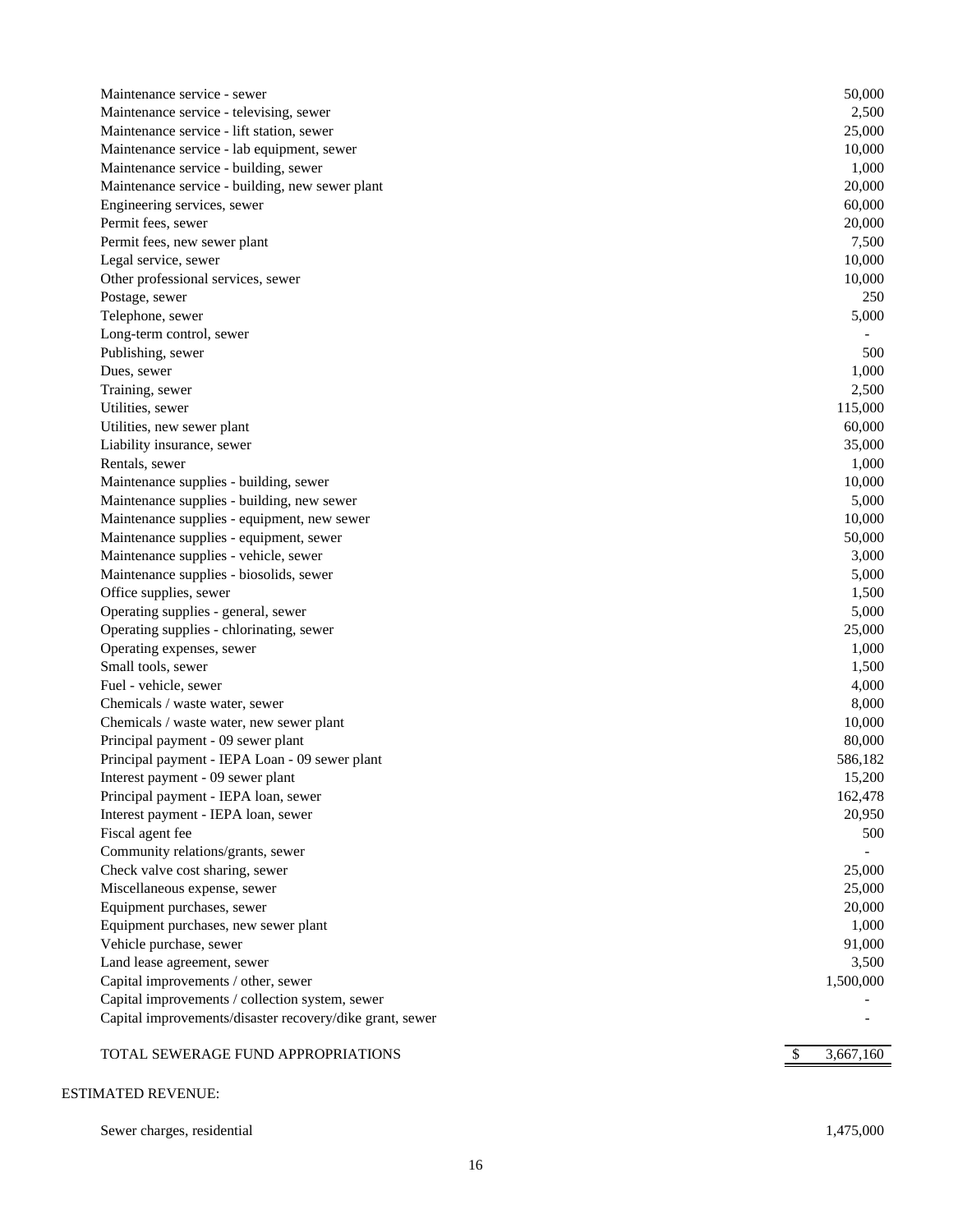| Sewer charges, industrial<br>Sewer charges, commercial<br>Sewer bond charges<br>Industrial discharge permits<br>Delinquent charges<br>Sewer bond delinquent charges<br>Grant income<br>Miscellaneous income<br>Transfer from T.I.F. I |                           | 225,000<br>300,000<br>300,000<br>250<br>18,000<br>4,500<br>600,000<br>586,182 |
|---------------------------------------------------------------------------------------------------------------------------------------------------------------------------------------------------------------------------------------|---------------------------|-------------------------------------------------------------------------------|
| TOTAL ESTIMATED SEWERAGE FUND REVENUE                                                                                                                                                                                                 | \$                        | 3,508,932                                                                     |
| ESTIMATED DECREASE IN FUND EQUITY                                                                                                                                                                                                     | $\boldsymbol{\mathsf{S}}$ | (158, 228)                                                                    |
| Q. PARKING METER FUND                                                                                                                                                                                                                 |                           |                                                                               |
| APPROPRIATIONS:                                                                                                                                                                                                                       |                           |                                                                               |
| Salaries, parking meters<br>Office supplies, parking meters<br>Operating expense, parking meters<br>Capital improvements<br>Land purchase                                                                                             | \$                        | 8,000<br>500<br>500<br>30,000                                                 |
| TOTAL PARKING METER FUND APPROPRIATIONS                                                                                                                                                                                               | $\mathcal{S}$             | 39,000                                                                        |
| <b>ESTIMATED REVENUE:</b>                                                                                                                                                                                                             |                           |                                                                               |
| Parking fines<br>Parking fees                                                                                                                                                                                                         | \$                        | 40,000<br>3,000                                                               |
| TOTAL ESTIMATED PARKING METER FUND REVENUE                                                                                                                                                                                            | \$                        | 43,000                                                                        |
| ESTIMATED INCREASE IN FUND EQUITY                                                                                                                                                                                                     | S                         | 4,000                                                                         |
| R. FIREMEN'S PENSION FUND                                                                                                                                                                                                             |                           |                                                                               |
| APPROPRIATIONS:                                                                                                                                                                                                                       |                           |                                                                               |
| Benefit payments<br>Administrative expense<br>Miscellaneous expense                                                                                                                                                                   | \$                        | 206,000<br>8,500<br>1,000                                                     |
| TOTAL FIREMEN'S PENSION FUND APPROPRIATIONS                                                                                                                                                                                           | \$                        | 215,500                                                                       |
| <b>ESTIMATED REVENUE:</b>                                                                                                                                                                                                             |                           |                                                                               |
| Employer contribution<br>Employee contribution<br>Investment income                                                                                                                                                                   | \$                        | 206,000<br>25,000<br>35,000                                                   |
| TOTAL ESTIMATED FIREMEN'S PENSION FUND REVENUE                                                                                                                                                                                        | \$                        | 266,000                                                                       |
| ESTIMATED INCREASE IN FUND EQUITY                                                                                                                                                                                                     |                           | 50,500                                                                        |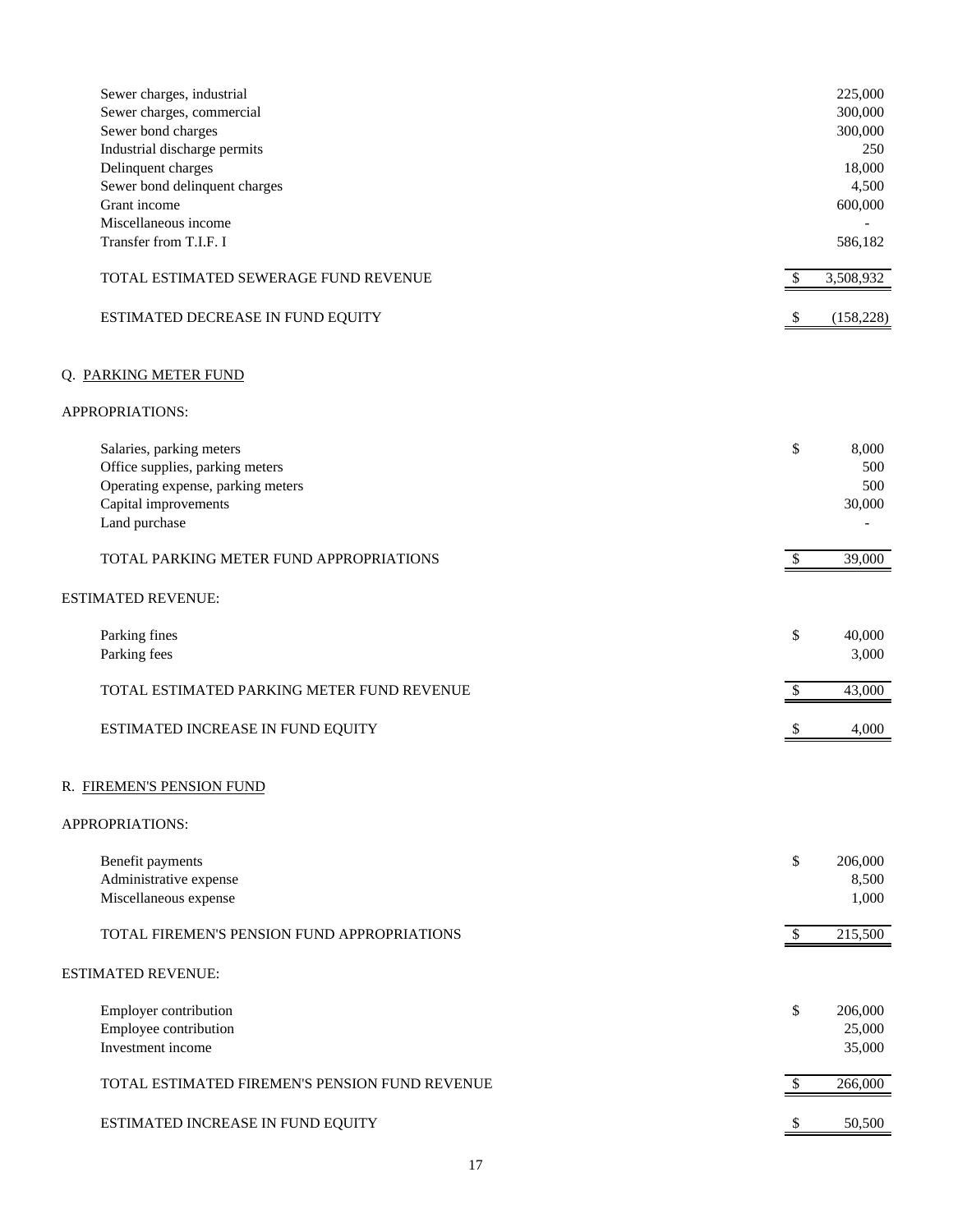# S. POLICE PENSION FUND

#### APPROPRIATIONS:

| Benefit payments<br>Administrative expense<br>Miscellaneous expense | \$<br>1,270,000<br>20,000<br>5,000   |
|---------------------------------------------------------------------|--------------------------------------|
| TOTAL POLICE PENSION FUND APPROPRIATIONS                            | 1,295,000                            |
| <b>ESTIMATED REVENUE:</b>                                           |                                      |
| Employer contribution<br>Employee contribution<br>Investment income | \$<br>1,270,000<br>140,000<br>85,000 |
| TOTAL ESTIMATED POLICE PENSION FUND REVENUE                         | 1,495,000                            |
| ESTIMATED INCREASE IN FUND EQUITY                                   | \$<br>200,000                        |

# T. LASALLE T.I.F. I SPECIAL TAX ALLOCATION FUND

# APPROPRIATIONS:

| Professional services, legal, T.I.F. I                               | \$<br>45,442    |
|----------------------------------------------------------------------|-----------------|
| Capital improvement, other, T.I.F. I                                 | 10,000          |
| Intergovernmental agreement/LaSalle County                           | 168,439         |
| Intergovernmental agreement/LaSalle Grade                            | 19,029          |
| Intergovernmental agreement/Dimmick Grade                            | 10,957          |
| Intergovernmental agreement/Waltham Grade                            | 342,906         |
| Intergovernmental agreement/LP High School                           | 226,808         |
| Intergovernmental agreement/IVCC                                     | 59,076          |
| Intergovernmental agreement/LaSalle Township                         | 8,893           |
| Intergovernmental agreement/Utica Township                           | 19,555          |
| Intergovernmental agreement/Utica Township Road                      | 19,929          |
| Payment to developer, Starved Rock                                   | 4,721           |
| Transfer to sewer fund, T.I.F. I                                     | 586,182         |
| TOTAL LASALLE T.I.F. I SPECIAL TAX ALLOCATION FUND APPROPRIATIONS    | 1,521,937       |
| <b>ESTIMATED REVENUE:</b>                                            |                 |
| Property tax                                                         | \$<br>1,729,949 |
| TOTAL ESTIMATED LASALLE T.I.F. I SPECIAL TAX ALLOCATION FUND REVENUE | 1,729,949       |
| ESTIMATED DECREASE IN FUND EQUITY                                    | 208,012         |
|                                                                      |                 |

# U. LASALLE T.I.F. III SPECIAL TAX ALLOCATION FUND

#### APPROPRIATIONS: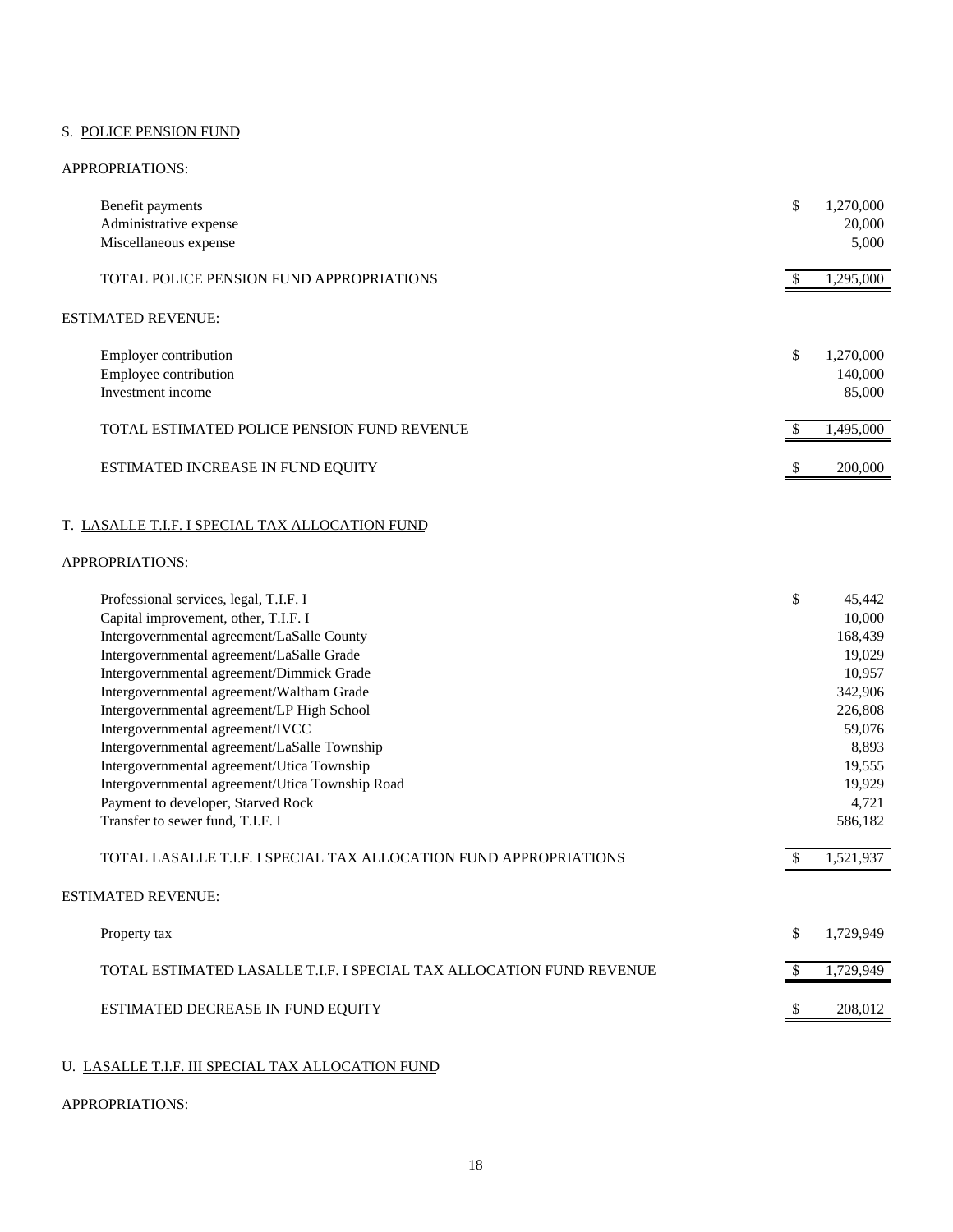| Intergovernmental agreement/Waltham Grade<br>Intergovernmental agreement/LP High School<br>Intergovernmental agreement/IVCC<br>Payment to developer/JC Whitney<br>Capital improvement, other, T.I.F. III<br>Transfer to Water and Sewer                                                                                                                                                                                                                                                                                                                                                                          | \$                  | 97,675<br>27,859<br>12,194<br>219,689                                                                                                |
|------------------------------------------------------------------------------------------------------------------------------------------------------------------------------------------------------------------------------------------------------------------------------------------------------------------------------------------------------------------------------------------------------------------------------------------------------------------------------------------------------------------------------------------------------------------------------------------------------------------|---------------------|--------------------------------------------------------------------------------------------------------------------------------------|
| Legal service, retainer                                                                                                                                                                                                                                                                                                                                                                                                                                                                                                                                                                                          |                     | 18,934                                                                                                                               |
| TOTAL LASALLE T.I.F. III SPECIAL TAX ALLOCATION FUND APPROPRIATIONS                                                                                                                                                                                                                                                                                                                                                                                                                                                                                                                                              | $\sqrt{3}$          | 376,351                                                                                                                              |
| ESTIMATED REVENUE:                                                                                                                                                                                                                                                                                                                                                                                                                                                                                                                                                                                               |                     |                                                                                                                                      |
| Property tax                                                                                                                                                                                                                                                                                                                                                                                                                                                                                                                                                                                                     | \$                  | 718,500                                                                                                                              |
| Transfer from T.I.F. I<br>Transfer from T.I.F. VI                                                                                                                                                                                                                                                                                                                                                                                                                                                                                                                                                                |                     |                                                                                                                                      |
| TOTAL ESTIMATED LASALLE T.I.F. III SPECIAL TAX ALLOCATION FUND REVENUE                                                                                                                                                                                                                                                                                                                                                                                                                                                                                                                                           | $\sqrt{3}$          | 718,500                                                                                                                              |
| ESTIMATED INCREASE IN FUND EQUITY                                                                                                                                                                                                                                                                                                                                                                                                                                                                                                                                                                                | -S                  | 342,149                                                                                                                              |
| V. LASALLE T.I.F. IV SPECIAL TAX ALLOCATION FUND                                                                                                                                                                                                                                                                                                                                                                                                                                                                                                                                                                 |                     |                                                                                                                                      |
| APPROPRIATIONS:                                                                                                                                                                                                                                                                                                                                                                                                                                                                                                                                                                                                  |                     |                                                                                                                                      |
| Professional services, legal, T.I.F. IV<br>Tax refund - LaSalle County, T.I.F. IV<br>Intergovernmental agreement/LaSalle Grade<br>Intergovernmental agreement/LP High School<br>Intergovernmental agreement/IVCC<br>Intergovernmental agreement/Dimmick Grade<br>Payments to developer/Country Aire<br>Payment to developer/North Terraces<br>Payment to developer/Ficek<br>Payment to developer/Vermillionvue<br>Debt service - principal payment, T.I.F. IV<br>Debt service - interest payment, T.I.F. IV<br>Fiscal agent fee, T.I.F. IV<br>TOTAL LASALLE T.I.F. IV SPECIAL TAX ALLOCATION FUND APPROPRIATIONS | \$<br>$\mathcal{S}$ | 6,784<br>13,984<br>12,041<br>13,264<br>8,608<br>1,116<br>59,371<br>12,489<br>3,425<br>20,511<br>102,875<br>112,125<br>500<br>367,093 |
|                                                                                                                                                                                                                                                                                                                                                                                                                                                                                                                                                                                                                  |                     |                                                                                                                                      |
| <b>ESTIMATED REVENUE:</b>                                                                                                                                                                                                                                                                                                                                                                                                                                                                                                                                                                                        |                     |                                                                                                                                      |
| Property tax<br>Transfer from T.I.F. I                                                                                                                                                                                                                                                                                                                                                                                                                                                                                                                                                                           | $\mathcal{S}$       | 254,065                                                                                                                              |
| TOTAL ESTIMATED LASALLE T.I.F. IV SPECIAL TAX ALLOCATION FUND REVENUE                                                                                                                                                                                                                                                                                                                                                                                                                                                                                                                                            | $\sqrt{3}$          | 254,065                                                                                                                              |
| ESTIMATED DECREASE IN FUND EQUITY                                                                                                                                                                                                                                                                                                                                                                                                                                                                                                                                                                                | <sup>2</sup>        | (113,028)                                                                                                                            |
| W. LASALLE T.I.F. V DOWNTOWN FUND                                                                                                                                                                                                                                                                                                                                                                                                                                                                                                                                                                                |                     |                                                                                                                                      |
| APPROPRIATIONS:                                                                                                                                                                                                                                                                                                                                                                                                                                                                                                                                                                                                  |                     |                                                                                                                                      |
| Professional services, legal, T.I.F. V                                                                                                                                                                                                                                                                                                                                                                                                                                                                                                                                                                           | \$                  | 7,203                                                                                                                                |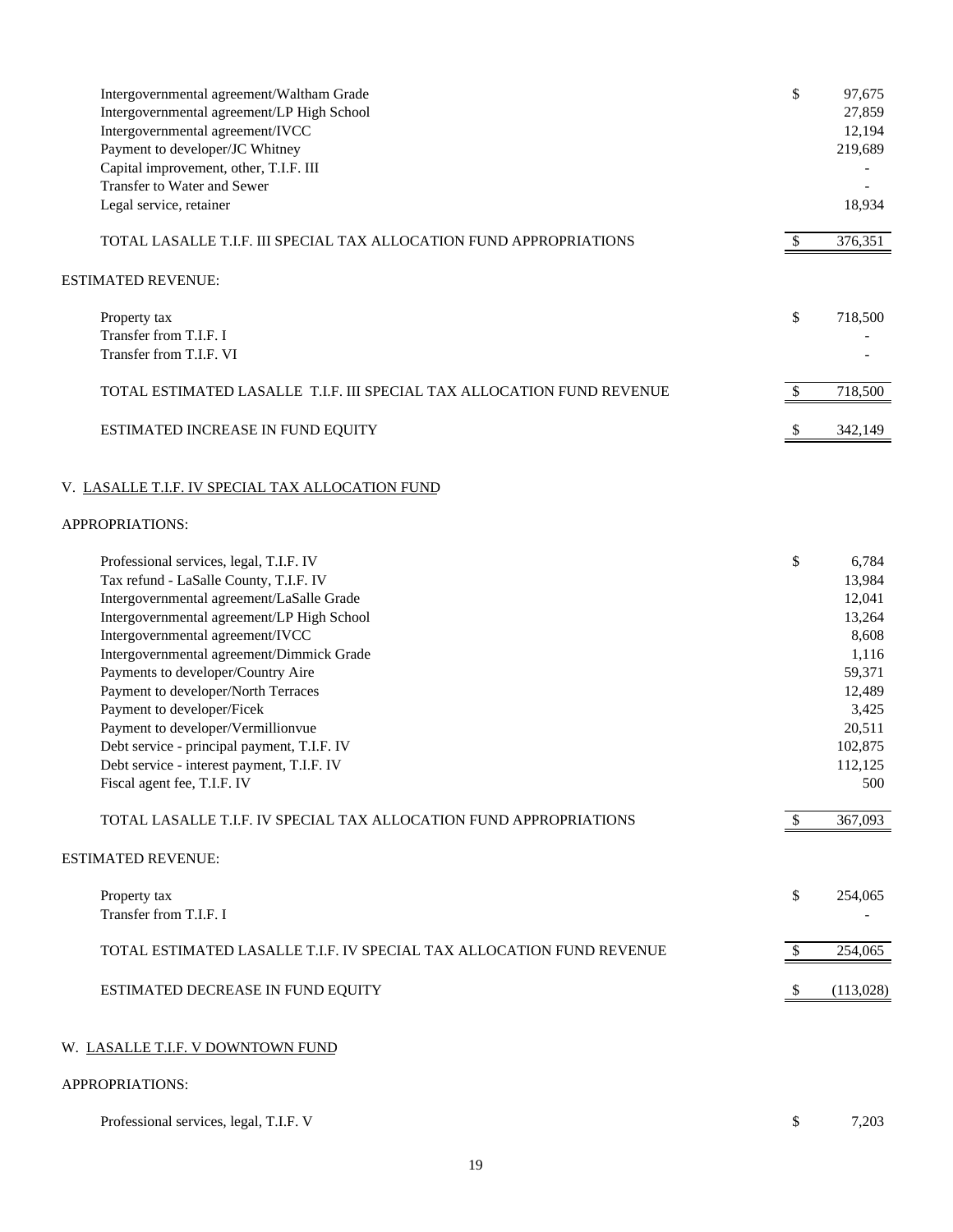| Capital Improvement - Other, T.I.F. V<br>Tax Refund - Fetching Frieda's<br>Tax Refund - LaSalle County, T.I.F. V<br>Tax Refund - Gary & Julie Hammers, T.I.F. V<br>Tax Refund - Canal Corridor Association, T.I.F. V<br>Tax Refund - LaSalle Subway, T.I.F. V<br>Tax Refund - Buckman Iron & Metal Co.<br>Tax Refund - American Nickeloid<br>Payments to developer/RMA Co. Inc. Uptown<br>Payment to developer/GHG Holdings<br>Carus real estate<br>Intergovernmental agreement/LaSalle Grade<br>Intergovernmental agreement/LP High School<br>Intergovernmental agreement/IVCC |               | 275,000<br>34<br>13,301<br>2,595<br>3,360<br>4,130<br>858<br>1,365<br>3,317<br>904<br>315<br>26,037<br>9,355<br>8,983 |
|---------------------------------------------------------------------------------------------------------------------------------------------------------------------------------------------------------------------------------------------------------------------------------------------------------------------------------------------------------------------------------------------------------------------------------------------------------------------------------------------------------------------------------------------------------------------------------|---------------|-----------------------------------------------------------------------------------------------------------------------|
| TOTAL LASALLE T.I.F. V DOWNTOWN FUND APPROPRIATIONS                                                                                                                                                                                                                                                                                                                                                                                                                                                                                                                             | $\mathcal{S}$ | 356,757                                                                                                               |
| <b>ESTIMATED REVENUE:</b>                                                                                                                                                                                                                                                                                                                                                                                                                                                                                                                                                       |               |                                                                                                                       |
| Property tax<br>Transfer from T.I.F. I                                                                                                                                                                                                                                                                                                                                                                                                                                                                                                                                          | \$            | 266,651                                                                                                               |
| TOTAL ESTIMATED T.I.F .V DOWNTOWN FUND REVENUE                                                                                                                                                                                                                                                                                                                                                                                                                                                                                                                                  | \$            | 266,651                                                                                                               |
| ESTIMATED INCREASE IN FUND EQUITY                                                                                                                                                                                                                                                                                                                                                                                                                                                                                                                                               |               | (90, 106)                                                                                                             |
| X. LASALLE T.I.F. VI SPECIAL TAX ALLOCATION FUND                                                                                                                                                                                                                                                                                                                                                                                                                                                                                                                                |               |                                                                                                                       |
| APPROPRIATIONS:                                                                                                                                                                                                                                                                                                                                                                                                                                                                                                                                                                 |               |                                                                                                                       |
| Professional services, legal, T.I.F. VI<br>Intergovernmental agreement/Waltham Grade<br>Intergovernmental agreement/LP High School<br>Intergovernmental agreement/IVCC<br>Tax Refund - LaSalle County, T.I.F. VI<br>Payment to developer, Oak Ridge Village<br>Capital improvement, water park<br>TOTAL LASALLE T.I.F. VI SPECIAL TAX ALLOCATION FUND APPROPRIATIONS                                                                                                                                                                                                            | \$<br>\$      | 5,715<br>8,444<br>1,097<br>4,862<br>7,198<br>9,673<br>36,989                                                          |
| <b>ESTIMATED REVENUE:</b>                                                                                                                                                                                                                                                                                                                                                                                                                                                                                                                                                       |               |                                                                                                                       |
| Property Tax                                                                                                                                                                                                                                                                                                                                                                                                                                                                                                                                                                    | \$            | 151,593                                                                                                               |
| TOTAL ESTIMATED LASALLE T.I.F. VI SPECIAL TAX ALLOCATION FUND REVENUE                                                                                                                                                                                                                                                                                                                                                                                                                                                                                                           | \$            | 151,593                                                                                                               |
|                                                                                                                                                                                                                                                                                                                                                                                                                                                                                                                                                                                 |               |                                                                                                                       |
| ESTIMATED INCREASE IN FUND EQUITY                                                                                                                                                                                                                                                                                                                                                                                                                                                                                                                                               | \$            | 114,604                                                                                                               |
| Y. LASALLE T.I.F. VII SPECIAL TAX ALLOCATION FUND                                                                                                                                                                                                                                                                                                                                                                                                                                                                                                                               |               |                                                                                                                       |
| APPROPRIATIONS:                                                                                                                                                                                                                                                                                                                                                                                                                                                                                                                                                                 |               |                                                                                                                       |

| Professional services, legal, T.I.F. VII | 5,612 |
|------------------------------------------|-------|
| Tax Refund - LaSalle County, T.I.F. VII  | 2.873 |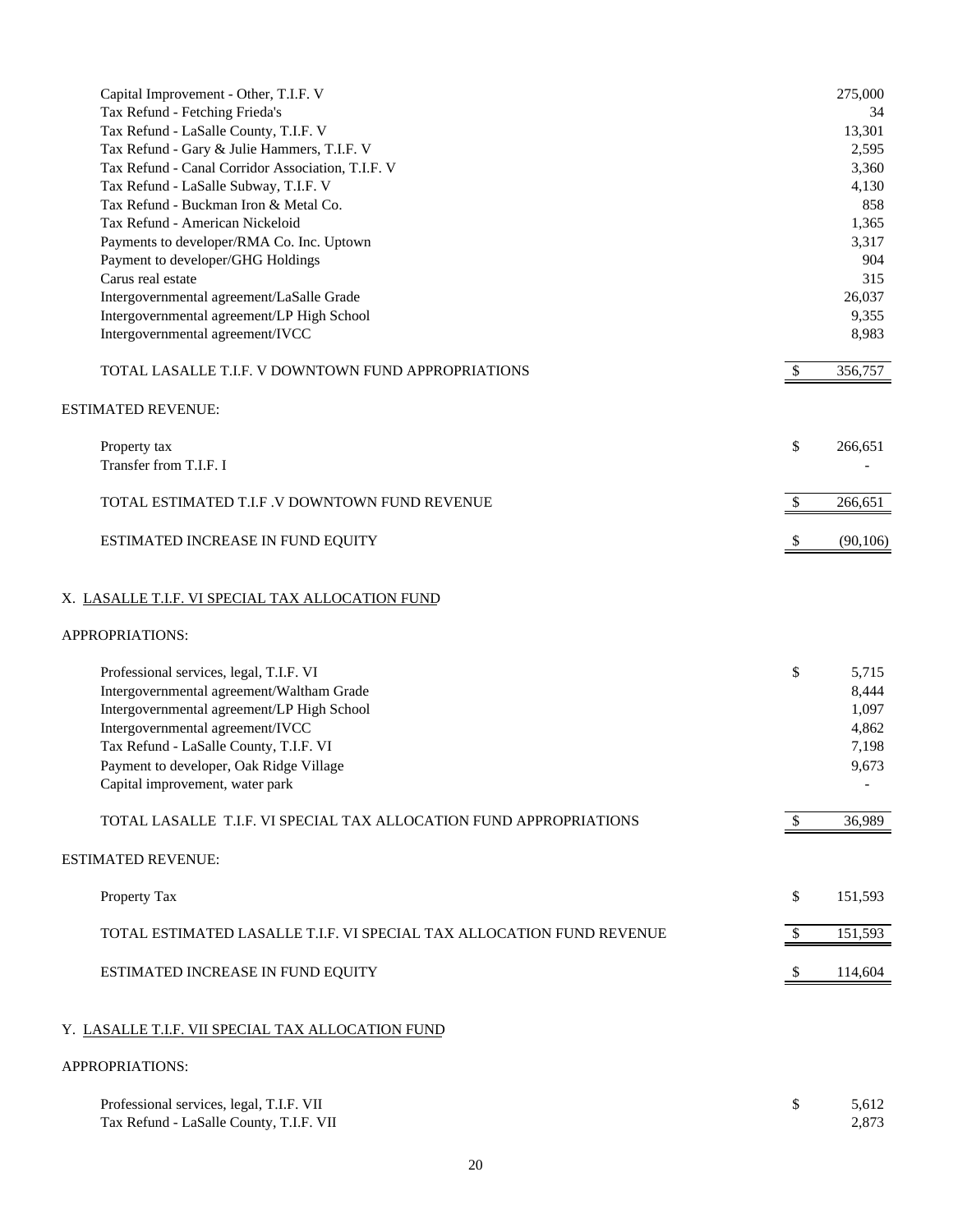| Tax Refund - Wm. P. Dooley, T.I.F. VII                                 |               | 647       |
|------------------------------------------------------------------------|---------------|-----------|
| Tax Refund - Ralph Crane, T.I.F. VII                                   |               | 948       |
| Tax Refund - Wm. Pezanoski, T.I.F. VII                                 |               | 454       |
| Tax Refund - Robert Pezanoski, T.I.F. VII                              |               | 991       |
| Tax Refund - Catherine Pezanoski, T.I.F. VII                           |               | 624       |
| Tax Refund - Mary Edwards, T.I.F. VII                                  |               | 1,247     |
| Tax Refund - Terry Pezanoski, T.I.F. VII                               |               | 454       |
| Tax Refund - Charles Pezanoski, T.I.F. VII                             |               | 454       |
| Intergovernmental agreement/Dimmick Grade                              |               | 3,430     |
| Intergovernmental agreement/Waltham Grade                              |               | 532       |
| Intergovernmental agreement/LP High School                             |               | 1,223     |
| Intergovernmental agreement/IVCC                                       |               | 1,941     |
| Capital improvement, industrial park                                   |               | 90,000    |
| TOTAL LASALLE T.I.F. VII SPECIAL TAX ALLOCATION FUND APPROPRIATIONS    | <sup>\$</sup> | 111,430   |
| ESTIMATED REVENUE:                                                     |               |           |
| Property Tax                                                           | \$            | 50,314    |
| TOTAL ESTIMATED LASALLE T.I.F. VII SPECIAL TAX ALLOCATION FUND REVENUE | $\mathcal{S}$ | 50,314    |
| ESTIMATED INCREASE IN FUND EQUITY                                      | $\mathcal{S}$ | (61, 116) |
| Z. LASALLE T.I.F. VIII SPECIAL TAX ALLOCATION FUND                     |               |           |
| APPROPRIATIONS:                                                        |               |           |
| Professional services, legal, T.I.F. VIII                              | \$            | 13,648    |
| Intergovernmental agreement/LaSalle Grade                              |               | 4,293     |
| Intergovernmental agreement/IVCC                                       |               | 6,057     |
| Intergovernmental agreement/Peru Grade                                 |               | 42        |
| Intergovernmental agreement/Dimmick Grade                              |               | 3,729     |
| Tax Refund/LaSalle County                                              |               | 8,968     |
| Tax Refund/Gerald Cleer                                                |               | 187       |
| Tax Refund/Betty Diedrick                                              |               | 556       |

| Payments to developer, Inman Electric<br><b>JJR Next Level Training</b> | 6,854<br>1,430 |
|-------------------------------------------------------------------------|----------------|
| TOTAL LASALLE T.I.F. VIII SPECIAL TAX ALLOCATION FUND APPROPRIATIONS    | 77,632         |
| <b>ESTIMATED REVENUE:</b>                                               |                |
| Property Tax<br>Transfer from T.I.F. I                                  | \$<br>165,633  |
| TOTAL ESTIMATED LASALLE T.I.F. VIII SPECIAL TAX ALLOCATION FUND REVENUE | 165,633        |
| ESTIMATED INCREASE IN FUND EQUITY                                       | 88,001         |

Tax Refund/Mertel Investment Co. 560 Capital improvements, new water extension 10,000 Payments to developer, Unytite 21,308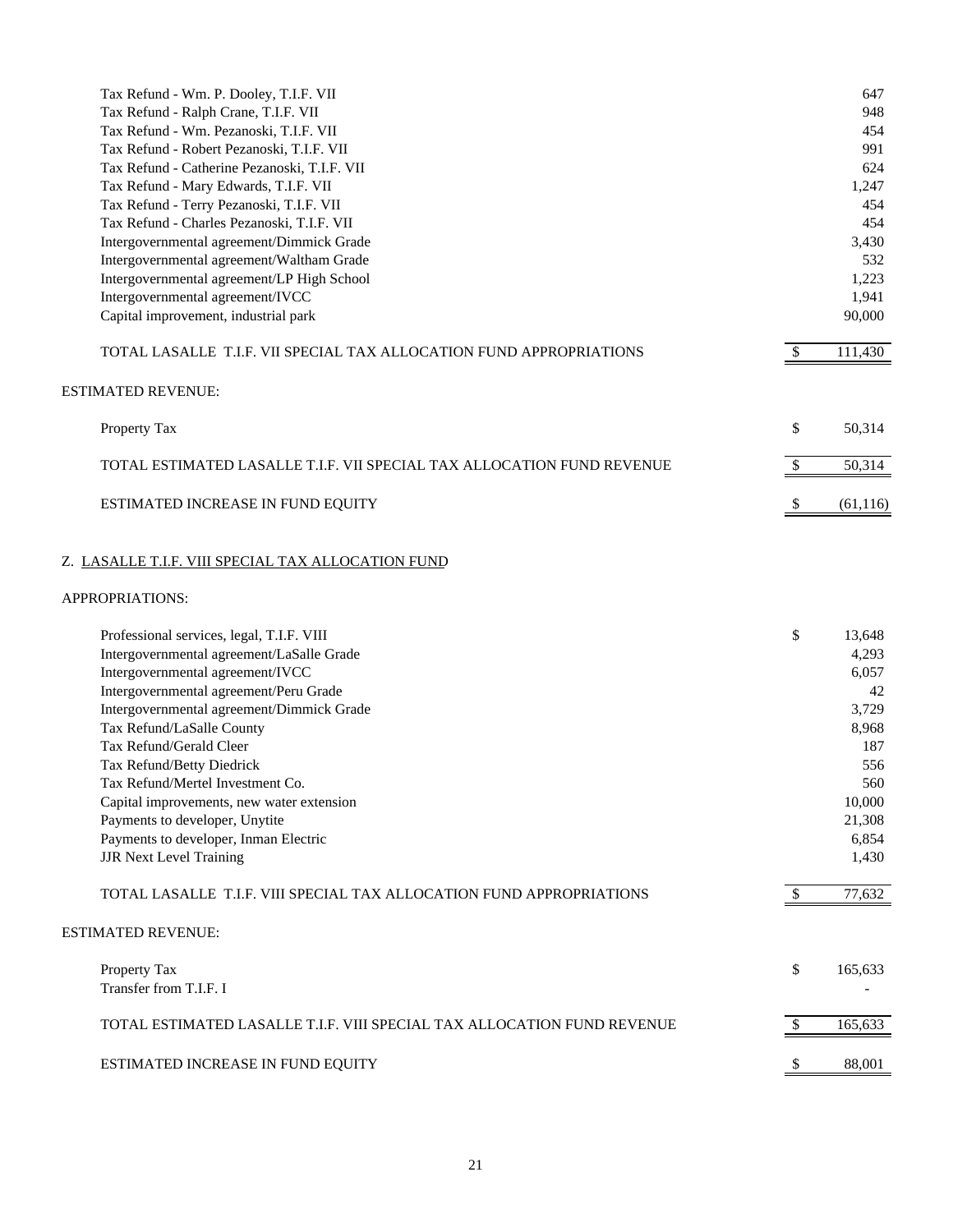# SUMMARY OF TOTAL APPROPRIATION

| A. GENERAL FUND                          |               |
|------------------------------------------|---------------|
| Mayor's office<br>1.                     | \$<br>111,450 |
| Aldermen<br>2.                           | 36,250        |
| Comptroller's office<br>3.               | 174,450       |
| City Clerk's office<br>4.                | 40,250        |
| Treasurer's office<br>5.                 | 4,075         |
| <b>City Attorney</b><br>6.               | 159,500       |
| 7.<br>Economic Developer                 | 94,940        |
| 8.<br>Public safety - police             | 3,942,500     |
| 9.<br>Public safety - fire               | 1,146,450     |
| Health/Welfare<br>10.                    | 11,462        |
| Public works - streets<br>11.            | 1,675,700     |
| City engineer<br>12.                     | 158,950       |
| Public works - building/City Hall<br>13. | 111,000       |
| Building inspector's office<br>14.       | 43,750        |
| Public works - superintendent<br>15.     | 121,700       |
| Miscellaneous<br>16.                     | 1,488,189     |
|                                          |               |
| <b>Total General Fund</b>                | 9,320,616     |
|                                          |               |
| <b>B. AUDIT FUND</b>                     | 27,500        |
|                                          |               |
| C. GARBAGE FUND                          | 596,500       |
|                                          |               |
| D. MOTOR FUEL TAX FUND                   | 376,885       |
|                                          |               |
| E. MUNICIPAL RETIREMENT FUND             | 120,000       |
|                                          |               |
| F. PLAYGROUND AND RECREATION FUND        | 291,150       |
|                                          |               |
| G. SCHOOL CROSSING GUARD FUND            | 17,750        |
|                                          |               |
| H. SOCIAL SECURITY FUND                  | 124,000       |
|                                          |               |
| I. PUBLIC PARKS FUND                     | 195,600       |
|                                          |               |
| J. PUBLIC LIBRARY FUND                   | 433,962       |
|                                          |               |
| K. LASALLE AMBULANCE SERVICE             | 641,500       |
|                                          |               |
| L. 2002 ALTERNATE BOND AND INTEREST FUND | 116,855       |
|                                          |               |
| M. 2010 RECOVERY BOND FUND               | 59,025        |
|                                          |               |
| N. 2001 LIBRARY BOND FUND                | 187,750       |
|                                          |               |
|                                          |               |
| O. WATERWORKS FUND                       | 2,835,248     |
|                                          |               |
| P. SEWERAGE FUND                         | 3,667,160     |
|                                          |               |
| Q. PARKING METER FUND                    | 39,000        |
|                                          |               |
| R. FIREMEN'S PENSION FUND                | 215,500       |